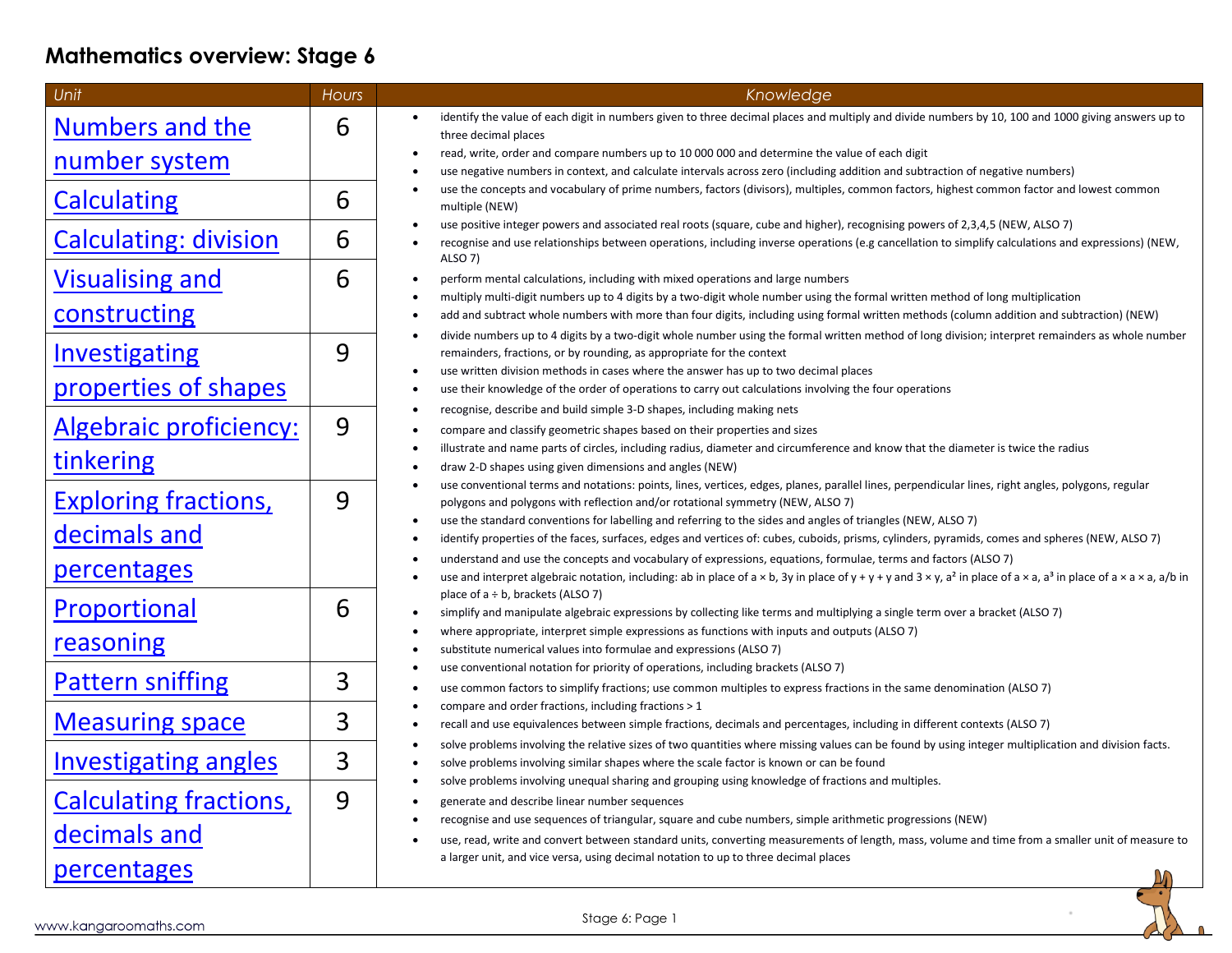| <b>Solving equations</b>    | 3 | measure line segments and angles in geometric figures (NEW)<br>$\bullet$                                                                                                 |
|-----------------------------|---|--------------------------------------------------------------------------------------------------------------------------------------------------------------------------|
|                             |   | recognise angles where they meet at a point, are on a straight line, or are vertically opposite, and find missing angles<br>$\bullet$                                    |
| and inequalities            |   | add and subtract fractions with different denominators and mixed numbers, using the concept of equivalent fractions                                                      |
|                             |   | multiply simple pairs of proper fractions, writing the answer in its simplest form [for example, $1/4 \times 1/2 = 1/8$ ]<br>$\bullet$                                   |
| <b>Calculating space</b>    | 9 | divide proper fractions by whole numbers [for example, $1/3 \div 2 = 1/6$ ]                                                                                              |
|                             |   | multiply one-digit numbers with up to two decimal places by whole numbers<br>$\bullet$                                                                                   |
| Checking,                   | 3 | solve problems involving the calculation of percentages [for example, of measures, and such as 15% of 360] and the use of percentages for                                |
|                             |   | comparison<br>define percentage as 'number of parts per hundred' (NEW)                                                                                                   |
| approximating and           |   | enumerate possibilities of combinations of two variables                                                                                                                 |
|                             |   | express missing number problems algebraically                                                                                                                            |
| estimating                  |   | find pairs of numbers that satisfy an equation with two unknowns<br>$\bullet$                                                                                            |
|                             |   | calculate the area of parallelograms and triangles<br>$\bullet$                                                                                                          |
| <b>Mathematical</b>         | 3 | calculate, estimate and compare volume of cubes and cuboids using standard units, including cubic centimetres (cm <sup>3</sup> ) and cubic metres (m <sup>3</sup> ), and |
| movement                    |   | extending to other units [for example, $mm3$ and $km3$ ]                                                                                                                 |
|                             |   | recognise when it is possible to use formulae for area and volume of shape<br>$\bullet$                                                                                  |
| <b>Presentation of data</b> | 3 | solve problems involving the calculation and conversion of units of measure, using decimal notation up to three decimal places where appropriate<br>$\bullet$            |
|                             |   | calculate perimeters of 2D shapes (NEW)<br>$\bullet$                                                                                                                     |
| <b>Measuring data</b>       | 3 | solve problems which require answers to be rounded to specified degrees of accuracy<br>$\bullet$                                                                         |
|                             |   | round any whole number to a required degree of accuracy<br>$\bullet$                                                                                                     |
| <b>Understanding Risk</b>   | 3 | describe positions on the full coordinate grid (all four quadrants)<br>$\bullet$                                                                                         |
|                             |   | draw and translate simple shapes on the coordinate plane, and reflect them in the axes<br>٠                                                                              |
|                             |   | interpret and construct pie charts and line graphs and use these to solve problems                                                                                       |
|                             |   | calculate and interpret the mean, mode, median and range as an average                                                                                                   |
|                             |   | relate relative expected frequencies to theoretical probability, using appropriate language and the 0 - 1 probability scale (NEW, ALSO 7)                                |
|                             |   |                                                                                                                                                                          |

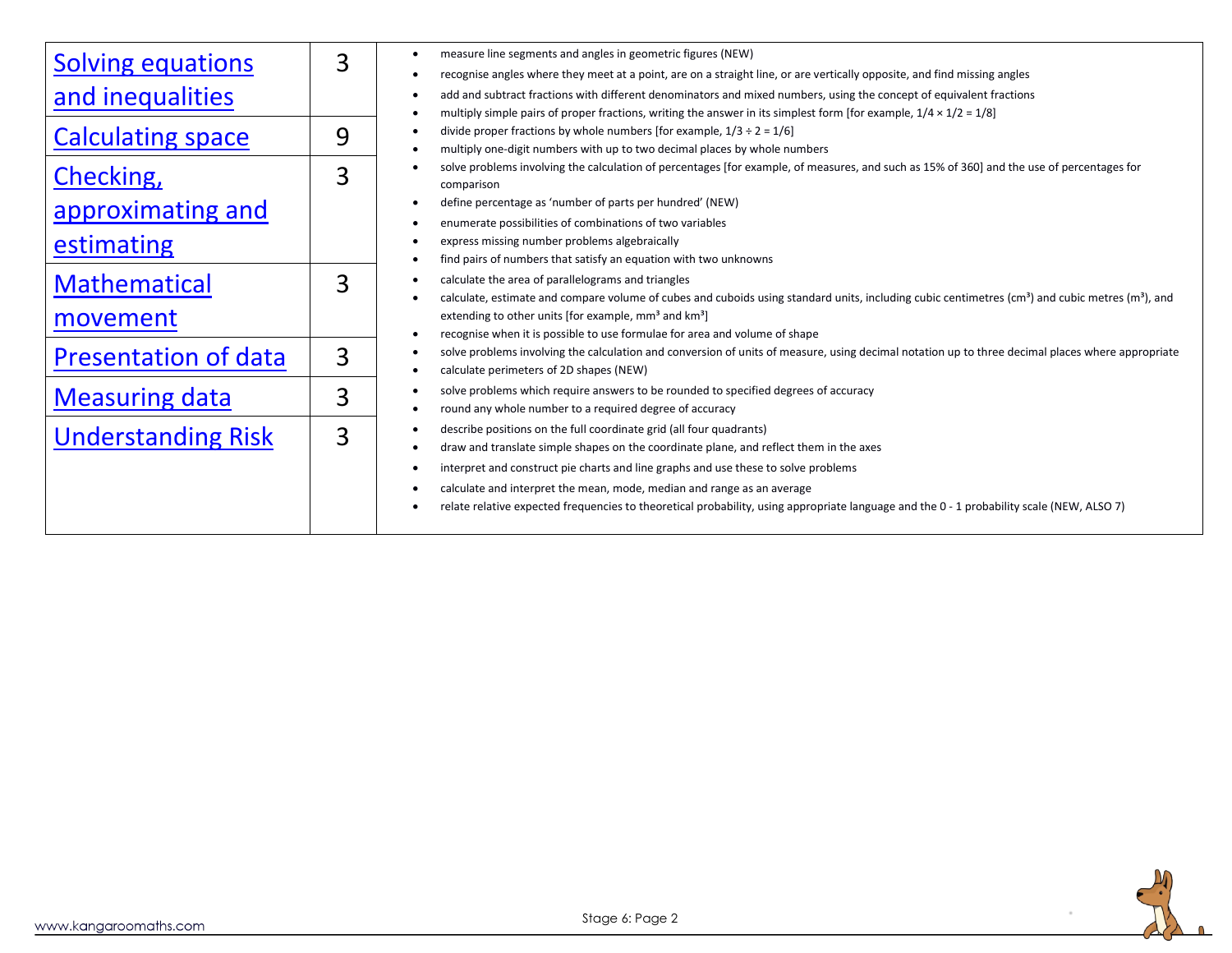## <span id="page-2-0"></span>*Numbers and the number system* Stage 7 **6** *hours* Stage 7 **6** *6 hours* Stage 7 **6** *hours* Stage 7 **6** *hours* Stage 7 **6 hours** Stage 7 **6 hours** Stage 7 **6 hours** Stage 7 **6 hours** Stage 7 **6 hours** Stage

#### **KNOWLEDGE The Big Picture**[: Number and Place Value progression map](http://kangaroomaths.com/free_resources/planning/KM_MathematicsProgression_NumberPlaceValue.xlsx)

- **identify the value of each digit in numbers given to three decimal places and multiply and divide numbers by 10, 100 and 1000 giving answers up to three decimal places**
- **read, write, order and compare numbers up to 10 000 000 and determine the value of each digit**
- **use negative numbers in context, and calculate intervals across zero (including addition and subtraction of negative numbers)**
- **use the concepts and vocabulary of prime numbers, factors (divisors), multiples, common factors, highest common factor and lowest common multiple (NEW)**
- **use positive integer powers and associated real roots (square, cube and higher), recognising powers of 2,3,4,5 (NEW, ALSO 7)**
- **recognise and use relationships between operations, including inverse operations (e.g cancellation to simplify calculations and expressions) (NEW, ALSO 7)**

| <b>SKILLS</b>                                                                                                                                                                                                                                                                                                                                                                                                                                                                                                                                                                                                                                                                     |                                                                                                                                | Suggested resources                                                                                                                                                                                                                                                                                                                                                                                                |                                                                                                                                                                                                                                                                                                                                                                                                                                                                                                                                                                                                                                    |
|-----------------------------------------------------------------------------------------------------------------------------------------------------------------------------------------------------------------------------------------------------------------------------------------------------------------------------------------------------------------------------------------------------------------------------------------------------------------------------------------------------------------------------------------------------------------------------------------------------------------------------------------------------------------------------------|--------------------------------------------------------------------------------------------------------------------------------|--------------------------------------------------------------------------------------------------------------------------------------------------------------------------------------------------------------------------------------------------------------------------------------------------------------------------------------------------------------------------------------------------------------------|------------------------------------------------------------------------------------------------------------------------------------------------------------------------------------------------------------------------------------------------------------------------------------------------------------------------------------------------------------------------------------------------------------------------------------------------------------------------------------------------------------------------------------------------------------------------------------------------------------------------------------|
| • Understand place value in numbers with up to three decimal places<br>Multiply whole numbers by 10 (100, 1000)<br>Divide whole numbers by 10 (100, 1000) when the answer is a whole number<br>Multiply (divide) numbers with up to three decimal places by 10 (100, 1000)<br>Understand (order, write, read) place value in numbers with up to eight digits<br>Understand and use negative numbers when working with temperature<br>Understand and use negative numbers when working in other contexts<br>Know the meaning of a common multiple (factor) of two numbers<br>Identify common multiples (factors) of two numbers<br>Know how to test if a number up to 120 is prime |                                                                                                                                | KM: Maths to Infinity: Directed numbers<br>KM: Extend the idea of Eratosthenes' sieve to a 12 by 12 grid<br>KM: Exploring primes activities: Artistic Eratosthenes sieve<br>KM: Use Powers of ten to demonstrate connections.<br>NRICH: Factor-multiple chains<br>NRICH: The Moons of Vuvv<br>NRICH: Round and round the circle<br><b>NRICH: Counting cogs</b><br>Learning review<br>• www.diagnosticquestions.com |                                                                                                                                                                                                                                                                                                                                                                                                                                                                                                                                                                                                                                    |
| <b>Prerequisites</b>                                                                                                                                                                                                                                                                                                                                                                                                                                                                                                                                                                                                                                                              | Mathematical language                                                                                                          |                                                                                                                                                                                                                                                                                                                                                                                                                    | Agreed Common Teaching Approaches                                                                                                                                                                                                                                                                                                                                                                                                                                                                                                                                                                                                  |
| • Understand and use place value in numbers with up to seven digits<br>Multiply and divide whole numbers by 10, 100, 1000<br>Multiply and divide numbers with one decimal place by 10, 100, 1000<br>• Know the meaning of 'factor' and 'multiple' and 'prime'<br>Bring on the Maths <sup>+</sup> : Moving on up!<br>Number and Place Value: v1<br>Solving problems: v3                                                                                                                                                                                                                                                                                                            | Place value<br>Digit<br>Negative number<br>(Common) multiple<br>(Common) factor<br>Divisible<br>Prime number, Composite number |                                                                                                                                                                                                                                                                                                                                                                                                                    | Zero is neither positive nor negative.<br>When multiplying and dividing by powers of ten, the decimal point is<br>fixed and it is the digits that move.<br>Ensure that pupils can deal with large numbers that include zeros in the<br>HTh and/or H column (e.g. 43 006 619)<br><b>NCETM: Glossary</b><br><b>Common approaches</b><br>The following definition of a prime number should be used in order to<br>minimise confusion about 1: A prime number is a number with exactly<br>two factors.<br>Every classroom has a set of number classification posters, a place chart<br>and a negative number washing line on the wall. |
| Reasoning opportunities and probing questions                                                                                                                                                                                                                                                                                                                                                                                                                                                                                                                                                                                                                                     | <b>Cross Curricular Links</b>                                                                                                  |                                                                                                                                                                                                                                                                                                                                                                                                                    | Possible misconceptions                                                                                                                                                                                                                                                                                                                                                                                                                                                                                                                                                                                                            |
| • Convince me that 109 is a prime number<br>• Jenny writes $2.54 \times 10 = 25.4$ . Kenny writes $2.54 \times 10 = 25.40$ . Who<br>do you agree with? Explain why.<br>• Look at this number (24 054 028). Show me another number (with 4,<br>5, 6, 7 digits) that includes a 5 with the same value. And another.<br>And another                                                                                                                                                                                                                                                                                                                                                  |                                                                                                                                |                                                                                                                                                                                                                                                                                                                                                                                                                    | • Some pupils can confuse the language of large (and small) numbers<br>since the prefix 'milli- means 'one thousandth' (meaning that there<br>are 1000 millimetres in a metre for example) while one million is<br>actually a thousand thousand.<br>Some pupils may not realise that degrees (°) and degrees Celsius (°C)<br>are two different and distinct units of measurement<br>Some pupils may think that 1 is a prime number                                                                                                                                                                                                 |

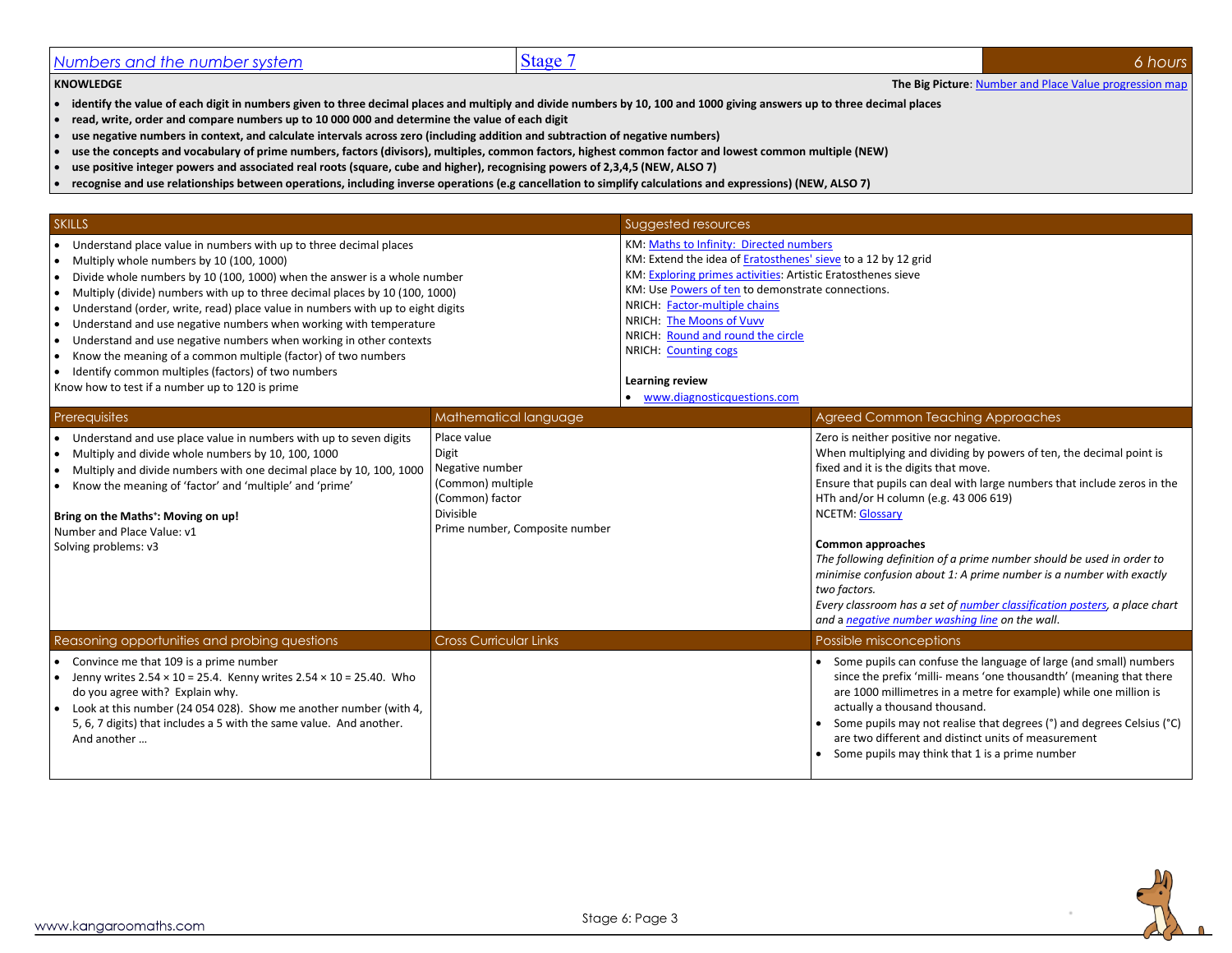#### <span id="page-3-0"></span>**Calculating** 6 *hours* 6 *hours* 6 *hours*

**KNOWLEDGE The Big Picture**[: Calculation progression map](http://kangaroomaths.com/free_resources/planning/KM_MathematicsProgression_NumberCalculation.xlsx)

- 
- **perform mental calculations, including with mixed operations and large numbers**
- **multiply multi-digit numbers up to 4 digits by a two-digit whole number using the formal written method of long multiplication**
- **add and subtract whole numbers with more than four digits, including using formal written methods (column addition and subtraction) (NEW)**

| <b>SKILLS</b>                                                                                                                                                                                                                                                                                                                                                                                                                                                                                                                                                                                                                                                                                                                                                                                                                       |                                                                                                                                                                                                                                                        | Suggested resources                                                                                                                                                                                                                                                                                                                               |                                                                                                                                                                                                                                                                                                                                                                                                                                                                                                                                                                                                                                                                                                                                                                                                                                                                                                                                                        |
|-------------------------------------------------------------------------------------------------------------------------------------------------------------------------------------------------------------------------------------------------------------------------------------------------------------------------------------------------------------------------------------------------------------------------------------------------------------------------------------------------------------------------------------------------------------------------------------------------------------------------------------------------------------------------------------------------------------------------------------------------------------------------------------------------------------------------------------|--------------------------------------------------------------------------------------------------------------------------------------------------------------------------------------------------------------------------------------------------------|---------------------------------------------------------------------------------------------------------------------------------------------------------------------------------------------------------------------------------------------------------------------------------------------------------------------------------------------------|--------------------------------------------------------------------------------------------------------------------------------------------------------------------------------------------------------------------------------------------------------------------------------------------------------------------------------------------------------------------------------------------------------------------------------------------------------------------------------------------------------------------------------------------------------------------------------------------------------------------------------------------------------------------------------------------------------------------------------------------------------------------------------------------------------------------------------------------------------------------------------------------------------------------------------------------------------|
| Combine addition and subtraction when multiplying mentally<br>Multiply a two-digit number by a single-digit number mentally<br>Add a three-digit number to a two-digit number mentally (when bridging of hundreds is required)<br>Multiply a four-digit number by a two-digit number using long multiplication<br>Identify when addition, subtraction or multiplication is needed as part of solving multi-step problems<br>Explain why addition or subtraction is needed at any point when solving multi-step problems<br>$\bullet$<br>Solve multi-step problems involving addition, subtraction and/or multiplication<br>Know that addition and subtraction have equal priority<br>Know that multiplication and division have equal priority<br>Know that multiplication and division take priority over addition and subtraction |                                                                                                                                                                                                                                                        | KM: Long multiplication template<br>KM: Maximise, minimise. Adapt ideas to fit learning intentions.<br>KM: Maths to Infinity: Complements<br>KM: Maths to Infinity: Multiplying and dividing<br>NRICH: Become Maths detectives<br>NRICH: Exploring number patterns you make<br>NRICH: Reach 100<br>Learning review<br>www.diagnosticquestions.com |                                                                                                                                                                                                                                                                                                                                                                                                                                                                                                                                                                                                                                                                                                                                                                                                                                                                                                                                                        |
| Prerequisites                                                                                                                                                                                                                                                                                                                                                                                                                                                                                                                                                                                                                                                                                                                                                                                                                       | Mathematical language                                                                                                                                                                                                                                  |                                                                                                                                                                                                                                                                                                                                                   | <b>Agreed Common Teaching Approaches</b>                                                                                                                                                                                                                                                                                                                                                                                                                                                                                                                                                                                                                                                                                                                                                                                                                                                                                                               |
| Recall multiplication facts for multiplication tables up to $12 \times 12$<br>Recall division facts for multiplication tables up to $12 \times 12$<br>Understand the commutativity of multiplication and addition<br>Multiply a three-digit number by a two-digit number using short<br>multiplication<br>Use column addition and subtraction for numbers with more than<br>four digits<br>Bring on the Maths <sup>+</sup> : Moving on up!<br>Calculating: v1<br>Solving problems: v1                                                                                                                                                                                                                                                                                                                                               | Addition<br>Subtraction<br>Sum, Total<br>Difference, Minus, Less<br>Column addition<br>Column subtraction<br>Operation<br>Multiply, Multiplication, Times, Product<br>Commutative<br>Factor<br>Short multiplication<br>Long multiplication<br>Estimate |                                                                                                                                                                                                                                                                                                                                                   | The grid method is promoted as a method that aids numerical<br>understanding and later progresses to multiplying algebraic statements.<br>Use a basic and a scientific calculator to work out $2 + 3 \times 5$ . Why are the<br>answers different?<br><b>KM: Calculation overview</b><br>NCETM: The Bar Model I: addition and subtraction<br>NCETM: The Bar Model II: multiplication and division<br>NCETM: Subtraction and multiplication<br><b>NCETM: Multiplicative reasoning</b><br><b>NCETM: Glossary</b><br>Common approaches<br>To avoid confusion with language, all teachers use 'sum' to refer only to<br>the result of an addition. Teachers say 'complete these calculations'<br>instead of 'complete these sums'<br>Long multiplication is promoted as the 'most efficient method'.<br>If any acronym is promoted to help remember the order of operations,<br>then BIDMAS is used to strengthen progression as the I stands for indices. |
| Reasoning opportunities and probing questions                                                                                                                                                                                                                                                                                                                                                                                                                                                                                                                                                                                                                                                                                                                                                                                       | <b>Cross Curricular Links</b>                                                                                                                                                                                                                          |                                                                                                                                                                                                                                                                                                                                                   | Possible misconceptions                                                                                                                                                                                                                                                                                                                                                                                                                                                                                                                                                                                                                                                                                                                                                                                                                                                                                                                                |
| Find missing digits in otherwise completed long multiplication<br>calculations<br>Convince me that $2472 \times 12 = 29664$<br>Why have you chosen to add (subtract, multiply)?                                                                                                                                                                                                                                                                                                                                                                                                                                                                                                                                                                                                                                                     |                                                                                                                                                                                                                                                        |                                                                                                                                                                                                                                                                                                                                                   | • Some pupils may write statements such as 140 - 190 = 50<br>When subtracting mentally some pupils may deal with columns<br>separately and not combine correctly; e.g. $180 - 24$ : $180 - 20 = 160$ .<br>Taking away 4 will leave 6. So the answer is 166.<br>• The use of BIDMAS (or BODMAS) can imply that division takes priority<br>over multiplication, and that addition takes priority over subtraction.<br>This can result in incorrect calculations.                                                                                                                                                                                                                                                                                                                                                                                                                                                                                         |

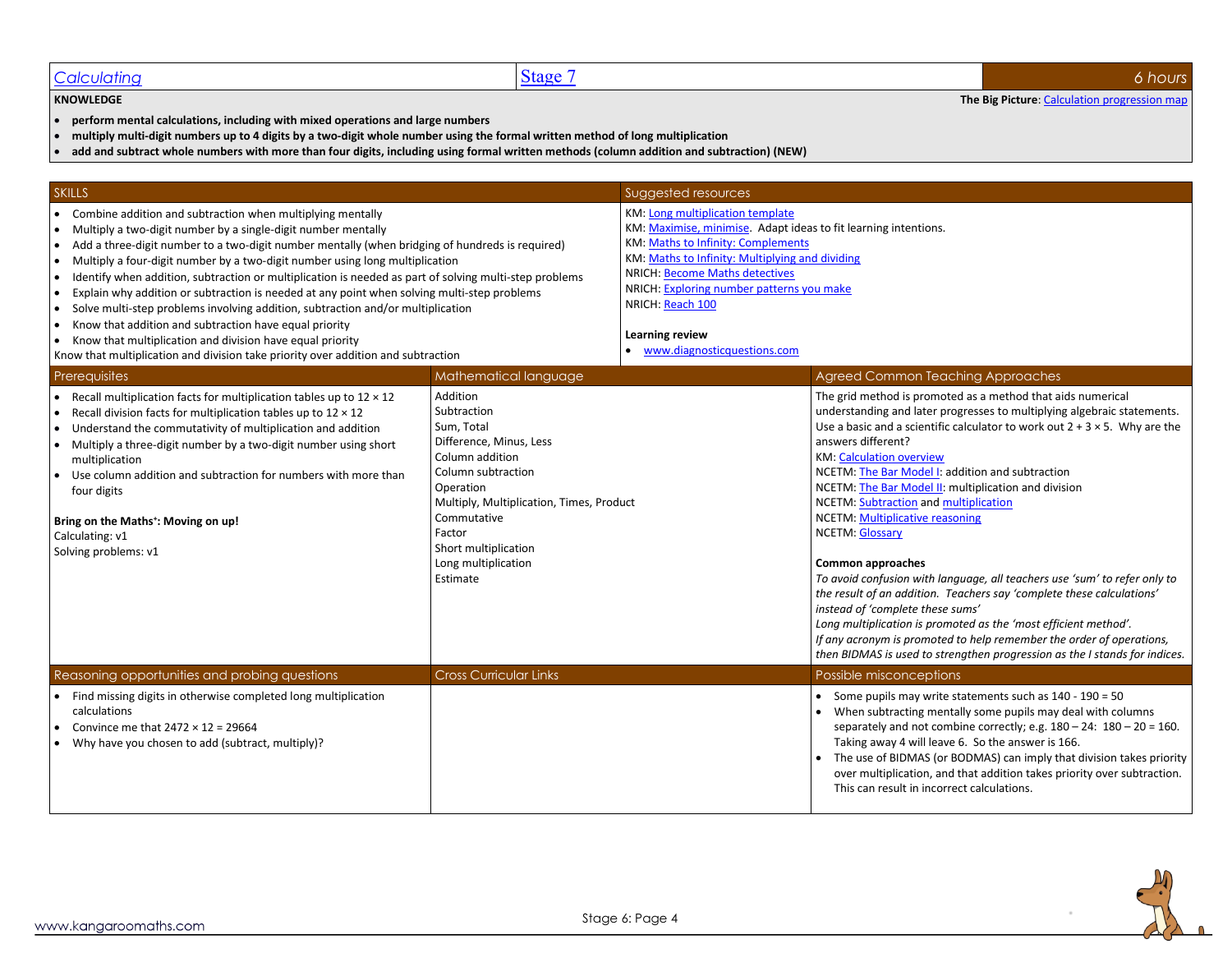### <span id="page-4-0"></span>**Calculating: division** 66 **6** *6 6 hours*

#### **KNOWLEDGE The Big Picture**[: Calculation progression map](http://kangaroomaths.com/free_resources/planning/KM_MathematicsProgression_NumberCalculation.xlsx)

- **divide numbers up to 4 digits by a two-digit whole number using the formal written method of long division; interpret remainders as whole number remainders, fractions, or by rounding, as appropriate for the context**
- **use written division methods in cases where the answer has up to two decimal places**
- **use their knowledge of the order of operations to carry out calculations involving the four operations**

#### **SKILLS** Suggested resources and the contract of the contract of the contract of the contract of the contract of the contract of the contract of the contract of the contract of the contract of the contract of the contract • Use short division to divide a four-digit number by a one-digit number • Use short division to divide a three- (or four-) digit number by a two-digit number • Understand the method of long division • Use long division to find the remainder at each step of the division • Know how to write, and use, the remainder at each step of the division • Use long division to divide a three- (or four-) digit number by a two-digit number • Write the remainder to a division problem as a remainder • Write the remainder to a division problem as a fraction • Extend beyond the decimal point to write the remainder as a decimal • Identify when division is needed to solve a problem • Extract the correct information from a problem and set up a written division calculation Interpret a remainder when carrying out division KM[: Dividing \(lots\)](http://kangaroomaths.com/free_resources/teaching/number/dividing_lots.docx) KM[: Maths to Infinity: Multiplying and dividing](http://kangaroomaths.com/free_resources/infinity/multiply_divide.xlsm) KM[: Interactive long division](http://kangaroomaths.com/free_resources/teaching/number/long_division.xlsx) NRICH[: Interactive division](http://nrich.maths.org/5400) NRICH [Dicey Operations.](http://nrich.maths.org/6606) Game 6. **Learning review** • [www.diagnosticquestions.com](http://www.diagnosticquestions.com/) Prerequisites **Mathematical language Agreed Common Teaching Approaches** Agreed Common Teaching Approaches • Use knowledge of multiplication tables when dividing • Know how to use short division Commutative Divide, Division, Divisible Divisor, Dividend, Quotient, Remainder Factor Short division Long division Remainder Operation Estimate **Notation** Remainders are often abbreviated to 'r' or 'rem' Long division is a method of division that formalises how to find a remainder at each step. Short division is a compact method that uses pupils' abilities to find this remainder without the need for a formal written method. An alternative to both these methods is 'Galley division'. KM[: Calculation overview](http://kangaroomaths.com/free_resources/teaching/number/calculation_overview_bouncebuzz.pdf) NCETM[: The Bar Model](https://www.ncetm.org.uk/resources/44568) NCETM[: Division](https://www.ncetm.org.uk/resources/43589) NCETM[: Glossary](https://www.ncetm.org.uk/public/files/17308038/National+Curriculum+Glossary.pdf) **Common approaches** *The use of long multiplication is promoted as the 'most efficient method'. Short division is promoted as the 'most efficient method'. When dealing with remainders in division problems, use the notation 'r'* Reasoning opportunities and probing questions **Cross Curricular Links** Possible misconceptions **Possible misconceptions** • Find missing digits in otherwise completed long / short division calculations Show me a calculation that is connected to  $147 \times 26 = 3822$ . And another, and another … • Show me a division calculation that has no remainder. Now show me a division by a two-digit number that has no remainder. And now, a four-digit number divided by a two-digit number that has no remainder. And now, with a remainder of 3 … • Some pupils may write statements such as  $12 \div 132 = 11$ • Formal written methods of addition, subtraction and multiplication work from right to left. Formal division works from left to right. • When using short division many pupils will at first struggle to deal correctly with any division where the divisor is greater than the first digit of the dividend; for example: 0 10 7 r 5 8 3 8 8 6  $61$ 3 ÷ 8 = 0 remainder 3, and so the 3 should be moved across. Instead, the 8 has been 'moved across' and therefore everything that follows has been correctly carried out based on an early misunderstanding.

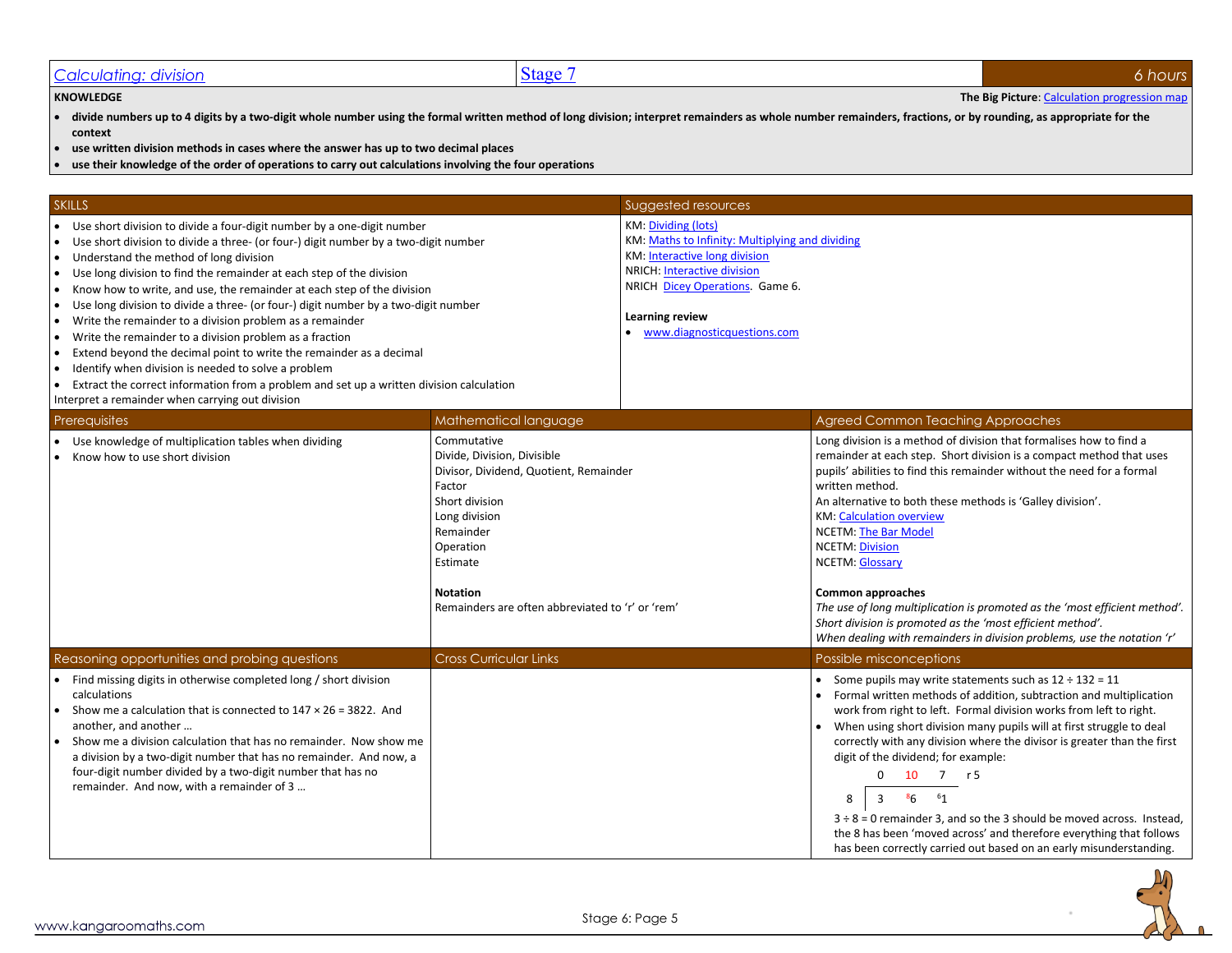• **recognise, describe and build simple 3-D shapes, including making nets**

| <b>SKILLS</b>                                                                                                                                                                                                                                                                                                                                                                                                                                                                                                                                                                                                                                                                                                                        |                                                                                                                                                                                                                                                                                          | Suggested resources                                                                                                                                                                                                                                              |                                                                                                                                                                                                                                                                                                                                                                                                                                                                                                                                                                                                                                                                                                                                                                                                                                                        |
|--------------------------------------------------------------------------------------------------------------------------------------------------------------------------------------------------------------------------------------------------------------------------------------------------------------------------------------------------------------------------------------------------------------------------------------------------------------------------------------------------------------------------------------------------------------------------------------------------------------------------------------------------------------------------------------------------------------------------------------|------------------------------------------------------------------------------------------------------------------------------------------------------------------------------------------------------------------------------------------------------------------------------------------|------------------------------------------------------------------------------------------------------------------------------------------------------------------------------------------------------------------------------------------------------------------|--------------------------------------------------------------------------------------------------------------------------------------------------------------------------------------------------------------------------------------------------------------------------------------------------------------------------------------------------------------------------------------------------------------------------------------------------------------------------------------------------------------------------------------------------------------------------------------------------------------------------------------------------------------------------------------------------------------------------------------------------------------------------------------------------------------------------------------------------------|
| • Use a protractor to draw angles up to 180°<br>Use a protractor to work out and construct reflex angles<br>$\bullet$<br>Use a ruler to draw lines to the nearest millimetre<br>$\bullet$<br>Use squared paper to guide construction of 2D shapes<br>$\bullet$<br>Complete tessellations of given shapes<br>$\bullet$<br>Know the names of common 3D shapes<br>$\bullet$<br>Use mathematical language to describe 3D shapes<br>$\bullet$<br>Construct 3D shapes from given nets<br>$\bullet$<br>Use 'Polydron' to construct nets for common 3D shapes<br>$\bullet$<br>Draw accurate nets for common 3D shapes<br>$\bullet$<br>Find all the nets for a cube<br>Use a net to visualise the edges (vertices) that will meet when folded |                                                                                                                                                                                                                                                                                          | KM: Visualising 3D shapes<br><b>KM: Tessellating Tess</b><br>KM: Fibonacci's disappearing squares<br><b>KM: Unravelling dice</b><br><b>NRICH: Making spirals</b><br>NRICH: Cut nets<br>NRICH: Making cuboids<br>Learning review<br>• www.diagnosticquestions.com |                                                                                                                                                                                                                                                                                                                                                                                                                                                                                                                                                                                                                                                                                                                                                                                                                                                        |
| Prerequisites                                                                                                                                                                                                                                                                                                                                                                                                                                                                                                                                                                                                                                                                                                                        | Mathematical language                                                                                                                                                                                                                                                                    |                                                                                                                                                                                                                                                                  | Agreed Common Teaching Approaches                                                                                                                                                                                                                                                                                                                                                                                                                                                                                                                                                                                                                                                                                                                                                                                                                      |
| Know the names of common 2D shapes<br>Know the names of common 3D shapes<br>Use a protractor to measure and draw angles<br>$\bullet$                                                                                                                                                                                                                                                                                                                                                                                                                                                                                                                                                                                                 | Protractor<br>Measure<br>Nearest<br>Construct<br>Sketch<br>Cube, Cuboid, Cylinder, Pyramid, Prism<br><b>Net</b><br>Edge, Face, Vertex (Vertices)<br>Visualise<br><b>Notation</b><br>Dash notation to represent equal lengths in shapes and geometric<br>diagrams<br>Right angle notation |                                                                                                                                                                                                                                                                  | A prism must have a polygonal cross-section, and therefore a cylinder is<br>not a prism. Similarly, a cone is not a pyramid.<br>A cube is a special case of a cuboid, and a cuboid is a special case of a<br>prism.<br>Many pupils struggle to sketch 3D shapes. A good strategy for any type<br>of prism is to draw the cross-section (using squares for guidance), and<br>then draw a second identical shape offset from the first. The matching<br>corners can then be joined with straight lines. Some dotted lines (or<br>rubbing out of lines) will be required.<br><b>NCETM: Glossary</b><br>Common approaches<br>Every classroom has a set of 3D shape posters on the wall<br>Models of 3D shapes to be used by all students during this unit of work<br>All pupils to use 'Polydron' to explore nets of 3D shapes during this unit of<br>work |
| Reasoning opportunities and probing questions                                                                                                                                                                                                                                                                                                                                                                                                                                                                                                                                                                                                                                                                                        | <b>Cross Curricular Links</b>                                                                                                                                                                                                                                                            |                                                                                                                                                                                                                                                                  | Possible misconceptions                                                                                                                                                                                                                                                                                                                                                                                                                                                                                                                                                                                                                                                                                                                                                                                                                                |
| • Show me an example of a net of a cube. And another. And another<br>What is wrong with this attempt at a net of a cuboid? How can it be<br>$\bullet$<br>changed?<br>• How many different ways are there to complete these nets?                                                                                                                                                                                                                                                                                                                                                                                                                                                                                                     |                                                                                                                                                                                                                                                                                          |                                                                                                                                                                                                                                                                  | Some pupils will read the wrong way round the scale on a typical<br>semi-circular protractor, therefore using 180° - required angle<br>• Some pupils may measure from the end of a ruler, rather than the<br>start of the measuring scale<br>• Some pupils may think that several repeats of a shape in any pattern<br>constitutes a tessellation<br>• When given a net of a 3D shape some pupils may think that the<br>number of vertices of the 3D shape is found by counting the number<br>of 'corners' on the net                                                                                                                                                                                                                                                                                                                                  |



<span id="page-5-0"></span>**KNOWLEDGE The Big Picture**[: Properties of Shape progression map](http://kangaroomaths.com/free_resources/planning/KM_MathematicsProgression_GeometryPropertiesShape.xlsx)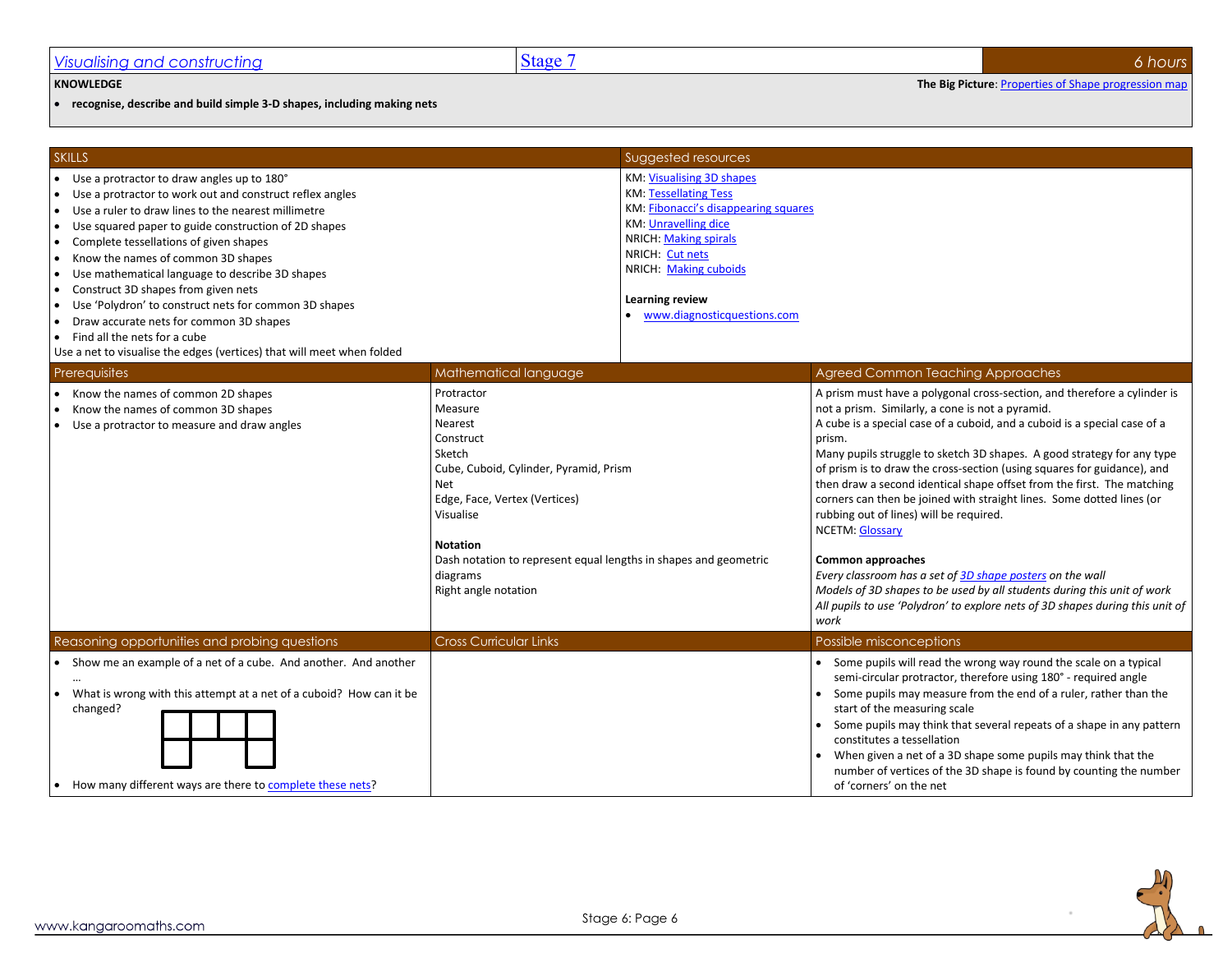## <span id="page-6-0"></span>*Investigating properties of shapes* 9 *9 9 <i>hours* Stage 7 *9 1 Stage 7 9 <i>pours* 9 *pours*

**KNOWLEDGE The Big Picture[: Properties of Shape progression map](http://kangaroomaths.com/free_resources/planning/KM_MathematicsProgression_GeometryPropertiesShape.xlsx)** 

- **compare and classify geometric shapes based on their properties and sizes**
- **illustrate and name parts of circles, including radius, diameter and circumference and know that the diameter is twice the radius**
- **draw 2-D shapes using given dimensions and angles (NEW)**
- use conventional terms and notations: points, lines, vertices, edges, planes, parallel lines, perpendicular lines, right angles, polygons, regular polygons and polygons with reflection and/or rotational symmetry (NEW, **ALSO 7)**
- **use the standard conventions for labelling and referring to the sides and angles of triangles (NEW, ALSO 7)**
- **identify properties of the faces, surfaces, edges and vertices of: cubes, cuboids, prisms, cylinders, pyramids, comes and spheres (NEW, ALSO 7)**

| <b>SKILLS</b>                                                                | Suggested resources                                                                                        |
|------------------------------------------------------------------------------|------------------------------------------------------------------------------------------------------------|
| Know the definitions of special triangles                                    | KM: Shape work: Many of the activities are suitable for this unit.                                         |
| Know the definitions of special quadrilaterals                               | <b>KM: Dotty activities</b>                                                                                |
| Classify 2D shapes using given categories; e.g. number of sides, symmetry    | KM: Investigating polygons. Tasks one and two.                                                             |
| Know the angle sum of a triangle                                             | <b>KM: Special polygons</b>                                                                                |
| Know the angle sum of a quadrilateral                                        | NRICH: Where Are They?                                                                                     |
| Know how to find the angle sum of a any polygon                              | NRICH: Round a Hexagon                                                                                     |
| Use the angle sum of a triangle to find missing angles                       | NRICH: Quadrilaterals                                                                                      |
| Find the missing angle in an isosceles triangle when only one angle is known | KM: 6 point circles, 8 point circles and 12 point circles can be used to support and extend the above idea |
| Use the angle sum of a quadrilateral to find missing angles                  |                                                                                                            |
| Know how to find the size of one angle in any regular polygon                | Learning review                                                                                            |
|                                                                              | www.diagnosticquestions.com                                                                                |

| Prerequisites                                                                                                                                                                                                                                  | Mathematical language                                                                                                                                                                                                                                                                                                                                                                                                                                                 | Agreed Common Teaching Approaches                                                                                                                                                                                                                                                                                                                                                                                                                                                                                                                                                                                                                                                                                                                                                        |
|------------------------------------------------------------------------------------------------------------------------------------------------------------------------------------------------------------------------------------------------|-----------------------------------------------------------------------------------------------------------------------------------------------------------------------------------------------------------------------------------------------------------------------------------------------------------------------------------------------------------------------------------------------------------------------------------------------------------------------|------------------------------------------------------------------------------------------------------------------------------------------------------------------------------------------------------------------------------------------------------------------------------------------------------------------------------------------------------------------------------------------------------------------------------------------------------------------------------------------------------------------------------------------------------------------------------------------------------------------------------------------------------------------------------------------------------------------------------------------------------------------------------------------|
| Know the properties of rectangles<br>Know the difference between a regular and an irregular polygon<br>Add and subtract numbers up to three digits                                                                                             | Quadrilateral, Square, Rectangle, Parallelogram, (Isosceles) Trapezium,<br>Kite, Rhombus, Delta, Arrowhead<br>Triangle, Scalene, Right-angled, Isosceles, Equilateral<br>Polygon, Regular, Irregular<br>Pentagon, Hexagon, Octagon, Decagon, Dodecagon<br>Circle, Radius, Diameter, Circumference, Centre<br>Parallel<br>Diagonal<br>Angle<br><b>Notation</b><br>Dash notation to represent equal lengths in shapes and geometric<br>diagrams<br>Right angle notation | Ensure that pupils do not use the word 'diamond' to describe a kite, or a<br>square that is 45° to the horizontal. 'Diamond' is not the mathematical<br>name of any shape.<br>A square is a special case of a rectangle. An oblong is a rectangle that is<br>not a square.<br>A rhombus is a special case of a parallelogram.<br>All polygons up to 20 sides have names, although many have alternatives<br>based on either Latin or Greek.<br>Splitting any polygon into triangles (by drawing all diagonals from one<br>vertex) will allow pupils to find the angle sum of the polygon.<br>NCETM: Glossary<br>Common approaches<br>All teachers refer to a 'delta' instead of an 'arrowhead'<br>Every classroom has a set of triangle posters and quadrilateral posters on<br>the wall |
| Reasoning opportunities and probing questions                                                                                                                                                                                                  | <b>Cross Curricular Links</b>                                                                                                                                                                                                                                                                                                                                                                                                                                         | Possible misconceptions                                                                                                                                                                                                                                                                                                                                                                                                                                                                                                                                                                                                                                                                                                                                                                  |
| • Convince me that a rhombus is a parallelogram<br>Jenny writes that 'Diameter = $2 \times$ Radius'. Kenny writes that 'Radius =<br>$2 \times$ Diameter'. Who is correct?<br>What is the same and what is different: a square and a rectangle? |                                                                                                                                                                                                                                                                                                                                                                                                                                                                       | • Some pupils may think that a 'regular' polygon is a 'normal' polygon<br>Some pupils may think that all polygons have to be regular<br>Some pupils may think that a square is only square if 'horizontal', and<br>even that a 'non-horizontal' square is called a diamond<br>The equal angles of an isosceles triangle are not always the 'base<br>angles' as some pupils may think                                                                                                                                                                                                                                                                                                                                                                                                     |

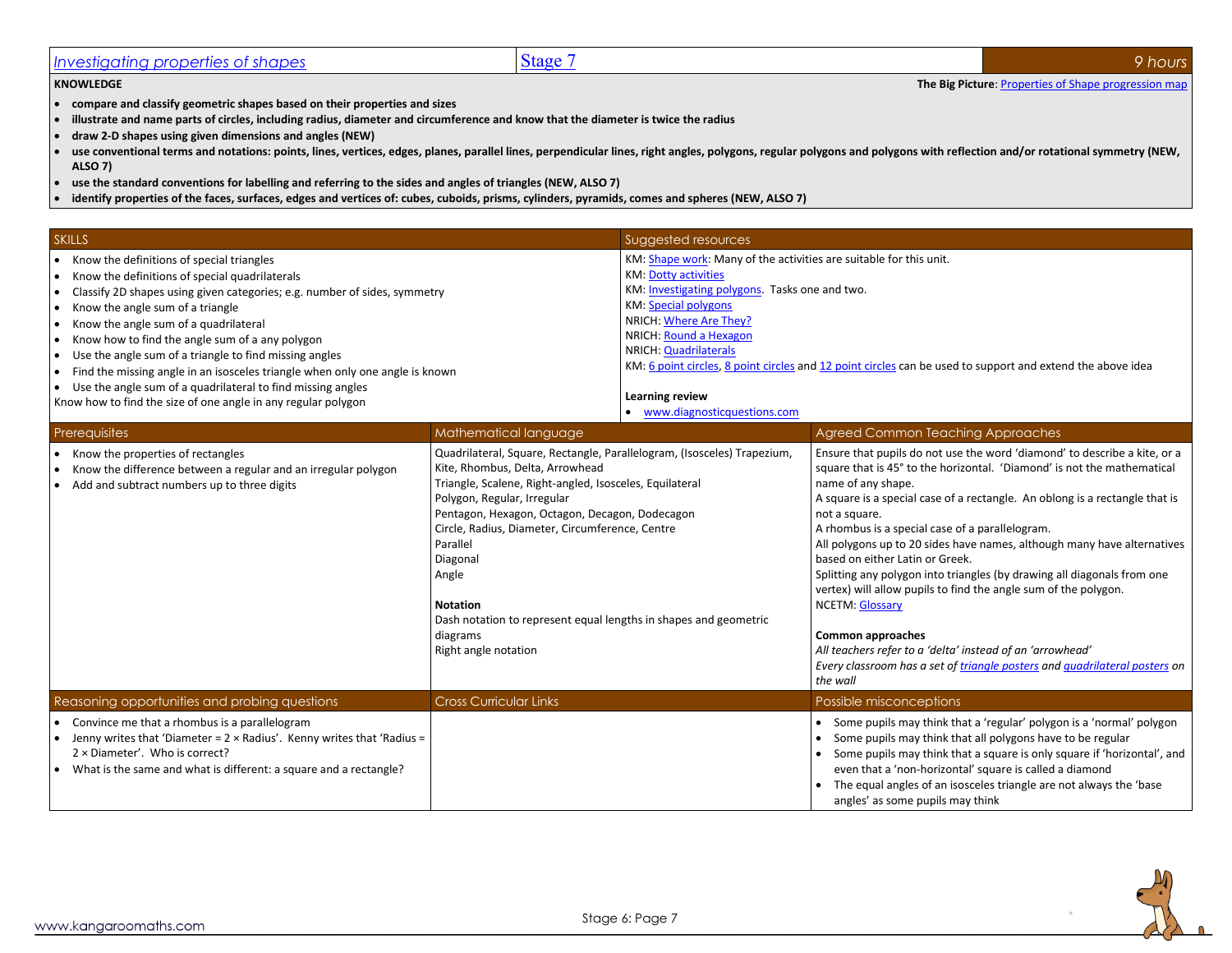## <span id="page-7-0"></span>*Algebraic proficiency: tinkering* 8 *9 hours* 8 **9** *Stage 7* 9 *Algebraic proficiency: tinkering* 8 *9 hours* 9 *hours*

**KNOWLEDGE The Big Picture:** Algebra progression map

- **understand and use the concepts and vocabulary of expressions, equations, formulae, terms and factors (ALSO 7)**
- **use and interpret algebraic notation, including: ab in place of a × b, 3y in place of y + y + y and 3 × y, a² in place of a × a, a³ in place of a × a × a, a/b in place of a ÷ b, brackets (ALSO 7)**
- **simplify and manipulate algebraic expressions by collecting like terms and multiplying a single term over a bracket (ALSO 7)**
- **where appropriate, interpret simple expressions as functions with inputs and outputs (ALSO 7)**
- **substitute numerical values into formulae and expressions (ALSO 7)**
- **use conventional notation for priority of operations, including brackets (ALSO 7)**

| <b>SKILLS</b>                                                                                                                                                                                                                                                                                                                                                                                                                                                                                                                                                                                                                                                                                                                                                                             |                                                                                                                                                                                                                                         | Suggested resources                                                                                                                                                                                                                                                                                                                                                                                                            |                                                                                                                                                                                                                                                                                                                                                                                                                                                                                                                                                                                                                                           |
|-------------------------------------------------------------------------------------------------------------------------------------------------------------------------------------------------------------------------------------------------------------------------------------------------------------------------------------------------------------------------------------------------------------------------------------------------------------------------------------------------------------------------------------------------------------------------------------------------------------------------------------------------------------------------------------------------------------------------------------------------------------------------------------------|-----------------------------------------------------------------------------------------------------------------------------------------------------------------------------------------------------------------------------------------|--------------------------------------------------------------------------------------------------------------------------------------------------------------------------------------------------------------------------------------------------------------------------------------------------------------------------------------------------------------------------------------------------------------------------------|-------------------------------------------------------------------------------------------------------------------------------------------------------------------------------------------------------------------------------------------------------------------------------------------------------------------------------------------------------------------------------------------------------------------------------------------------------------------------------------------------------------------------------------------------------------------------------------------------------------------------------------------|
| Know the meaning of expression, term, formula, equation, function<br>Know basic algebraic notation (the rules of algebra)<br>Use letters to represent variables<br>$\bullet$<br>Identify like terms in an expression<br>I۰<br>Simplify an expression by collecting like terms<br>$\bullet$<br>Know how to multiply a (positive) single term over a bracket (the distributive law)<br>$\bullet$<br>Substitute positive numbers into expressions and formulae<br>Given a function, establish outputs from given inputs<br>$\bullet$<br>Given a function, establish inputs from given outputs<br>Use a mapping diagram (function machine) to represent a function<br>$\bullet$<br>Use an expression to represent a function<br>Use the order of operations correctly in algebraic situations |                                                                                                                                                                                                                                         | KM: Pairs in squares. Prove the results algebraically.<br>KM: Algebra ordering cards<br>KM: Spiders and snakes. See the 'clouding the picture' approach<br>KM: Use number patterns to develop the multiplying out of brackets<br><b>KM: Maths to Infinity: Brackets</b><br>NRICH: Your number is<br>NRICH: Crossed ends<br>NRICH: Number pyramids and More number pyramids<br>Learning review<br>• www.diagnosticquestions.com |                                                                                                                                                                                                                                                                                                                                                                                                                                                                                                                                                                                                                                           |
| Prerequisites                                                                                                                                                                                                                                                                                                                                                                                                                                                                                                                                                                                                                                                                                                                                                                             | Mathematical language                                                                                                                                                                                                                   |                                                                                                                                                                                                                                                                                                                                                                                                                                | Agreed Common Teaching Approaches                                                                                                                                                                                                                                                                                                                                                                                                                                                                                                                                                                                                         |
| Use symbols (including letters) to represent missing numbers<br>Substitute numbers into worded formulae<br>Substitute numbers into simple algebraic formulae<br>Know the order of operations<br>$\bullet$<br>Bring on the Maths <sup>+</sup> : Moving on up!<br>Algebra: v1                                                                                                                                                                                                                                                                                                                                                                                                                                                                                                               | Algebra<br>Expression, Term, Formula (formulae), Equation, Function, Variable<br>Mapping diagram, Input, Output<br>Represent<br>Substitute<br>Evaluate<br>Like terms<br>Simplify / Collect<br><b>Notation</b><br>See key concepts above |                                                                                                                                                                                                                                                                                                                                                                                                                                | Pupils will have experienced some algebraic ideas previously. Ensure<br>that there is clarity about the distinction between representing a variable<br>and representing an unknown.<br>Note that each of the statements 4x, 42 and 41% involves a different<br>operation after the 4, and this can cause problems for some pupils when<br>working with algebra.<br>NCETM: Algebra<br><b>NCETM: Glossary</b><br><b>Common approaches</b><br>All pupils are expected to learn about the connection between mapping<br>diagrams and formulae (to represent functions) in preparation for future<br>representations of functions graphically. |
| Reasoning opportunities and probing questions                                                                                                                                                                                                                                                                                                                                                                                                                                                                                                                                                                                                                                                                                                                                             | <b>Cross Curricular Links</b>                                                                                                                                                                                                           |                                                                                                                                                                                                                                                                                                                                                                                                                                | Possible misconceptions                                                                                                                                                                                                                                                                                                                                                                                                                                                                                                                                                                                                                   |
| Show me an example of an expression / formula / equation<br>Always / Sometimes / Never: $4(g+2) = 4g+8$ , $3(d+1) = 3d+1$ , $a^2 = 2a$ ,<br>$ab = ba$<br>What is wrong?<br>Jenny writes $2a + 3b + 5a - b = 7a + 3$ . Kenny writes $2a + 3b + 5a - b =$<br>9ab. What would you write? Why?                                                                                                                                                                                                                                                                                                                                                                                                                                                                                                |                                                                                                                                                                                                                                         |                                                                                                                                                                                                                                                                                                                                                                                                                                | • Some pupils may think that it is always true that $a=1$ , $b=2$ , $c=3$ , etc.<br>A common misconception is to believe that $a^2 = a \times 2 = a2$ or 2a<br>(which it can do on rare occasions but is not the case in general)<br>When working with an expression such as 5a, some pupils may think<br>that if $a=2$ , then $5a = 52$ .<br>• Some pupils may think that $3(g+4) = 3g+4$<br>• The convention of not writing a coefficient of 1 (i.e. '1x' is written as<br>'x' may cause some confusion. In particular some pupils may think<br>that $5h - h = 5$                                                                       |

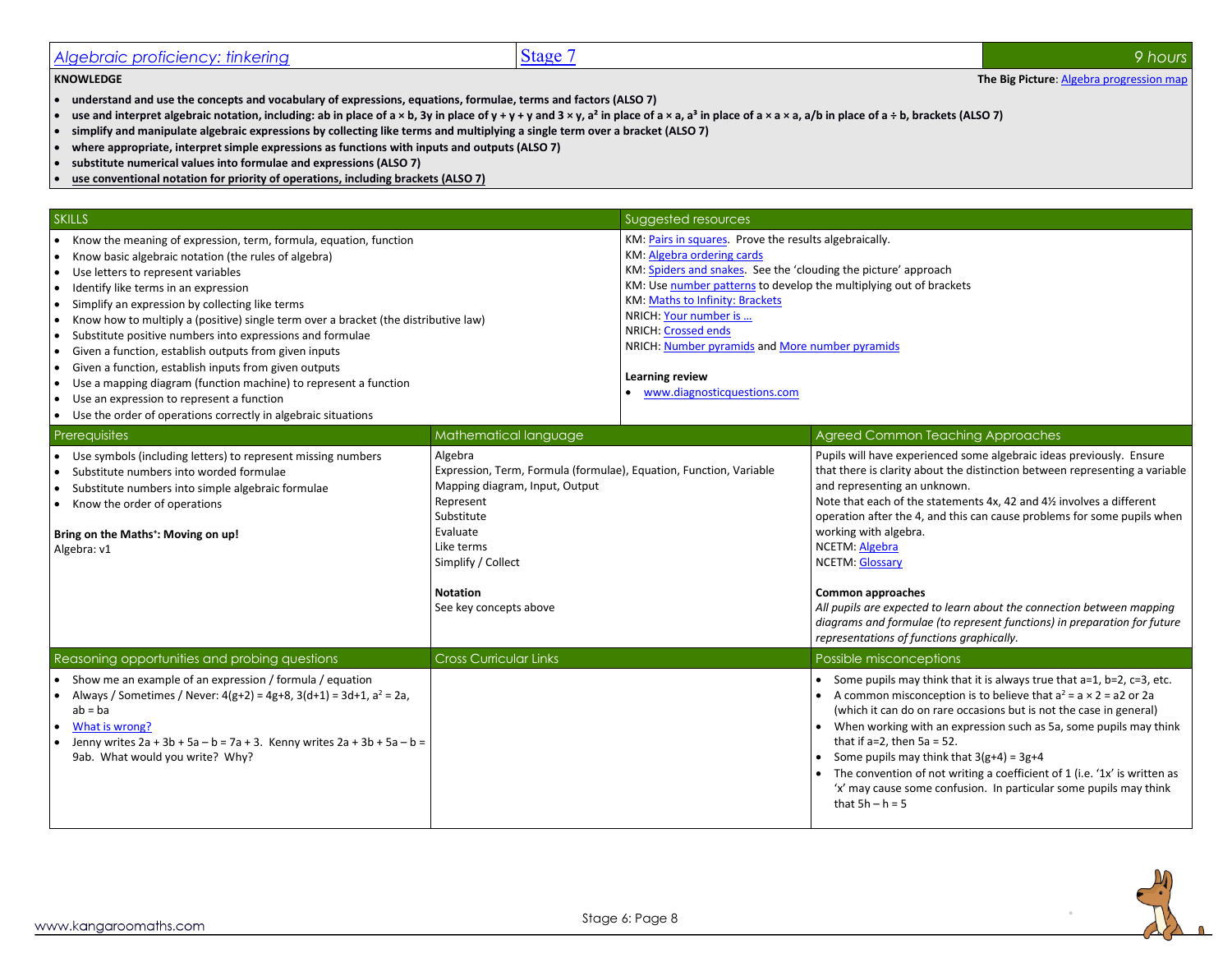<span id="page-8-0"></span>

| Exploring fractions, decimals and percentages                                                                                                                                                                                                                                                                                                                                                                                                                                                                                                                                                                                                                                                                                                                                                                                                                                                        | Stage 7                                                                                                                                                                                                                                    |                                                                                                                                                                                                                                                               |                                                                                                                                                                                                                                                                                                                                          | 9 hours                                                                                                                                                                                                                                |
|------------------------------------------------------------------------------------------------------------------------------------------------------------------------------------------------------------------------------------------------------------------------------------------------------------------------------------------------------------------------------------------------------------------------------------------------------------------------------------------------------------------------------------------------------------------------------------------------------------------------------------------------------------------------------------------------------------------------------------------------------------------------------------------------------------------------------------------------------------------------------------------------------|--------------------------------------------------------------------------------------------------------------------------------------------------------------------------------------------------------------------------------------------|---------------------------------------------------------------------------------------------------------------------------------------------------------------------------------------------------------------------------------------------------------------|------------------------------------------------------------------------------------------------------------------------------------------------------------------------------------------------------------------------------------------------------------------------------------------------------------------------------------------|----------------------------------------------------------------------------------------------------------------------------------------------------------------------------------------------------------------------------------------|
| <b>KNOWLEDGE</b>                                                                                                                                                                                                                                                                                                                                                                                                                                                                                                                                                                                                                                                                                                                                                                                                                                                                                     |                                                                                                                                                                                                                                            |                                                                                                                                                                                                                                                               |                                                                                                                                                                                                                                                                                                                                          | The Big Picture: Fractions, decimals and percentages progression map                                                                                                                                                                   |
| use common factors to simplify fractions; use common multiples to express fractions in the same denomination (ALSO 7)<br>compare and order fractions, including fractions > 1<br>recall and use equivalences between simple fractions, decimals and percentages, including in different contexts (ALSO 7)                                                                                                                                                                                                                                                                                                                                                                                                                                                                                                                                                                                            |                                                                                                                                                                                                                                            |                                                                                                                                                                                                                                                               |                                                                                                                                                                                                                                                                                                                                          |                                                                                                                                                                                                                                        |
|                                                                                                                                                                                                                                                                                                                                                                                                                                                                                                                                                                                                                                                                                                                                                                                                                                                                                                      |                                                                                                                                                                                                                                            |                                                                                                                                                                                                                                                               |                                                                                                                                                                                                                                                                                                                                          |                                                                                                                                                                                                                                        |
| <b>SKILLS</b><br>Understand that two fractions can be equivalent<br>Identify a common factor of two numbers<br>Simplify a fraction<br>Write a fraction in its lowest terms<br>Confirm that a fraction is written in its lowest terms<br>Compare two fractions by considering diagrams<br>Compare two fractions by considering equivalent fractions<br>Compare two top-heavy fractions<br>Understand that a fraction is also a way of representing a division<br>Know standard fraction / decimal equivalences (e.g. $\frac{1}{2}$ = 0.5, $\frac{1}{4}$ = 0.25, 1/10 = 0.1)<br>Work out the decimal equivalents of fifths, eighths and tenths<br>Know standard fraction / decimal / percentage equivalences (e.g. 10%, 25%, 50%, 75%)<br>• Work out the percentage equivalents of fifths, eighths and tenths<br>Use the equivalence between fractions, decimals and percentages when solving problems |                                                                                                                                                                                                                                            | Suggested resources<br><b>KM: Fraction action</b><br><b>KM: FDP conversion</b><br><b>KM: Carpets</b><br>KM: Fraction and decimal tables<br><b>NRICH: Matching fractions</b><br>NRICH: Fractions made faster<br>Learning review<br>www.diagnosticquestions.com |                                                                                                                                                                                                                                                                                                                                          |                                                                                                                                                                                                                                        |
| Prerequisites                                                                                                                                                                                                                                                                                                                                                                                                                                                                                                                                                                                                                                                                                                                                                                                                                                                                                        | Mathematical language                                                                                                                                                                                                                      |                                                                                                                                                                                                                                                               | Agreed Common Teaching Approaches                                                                                                                                                                                                                                                                                                        |                                                                                                                                                                                                                                        |
| Understand the concept of a fraction as a proportion<br>Understand the concept of equivalent fractions<br>Understand the concept of fractions, decimals and percentages being<br>equivalent<br>• Know that a percentage means 'out of 100'                                                                                                                                                                                                                                                                                                                                                                                                                                                                                                                                                                                                                                                           | Fraction<br>Improper fraction, Proper fraction, Vulgar fraction, Top-heavy fraction<br>Percentage<br>Decimal<br>Proportion<br>Simplify<br>Equivalent<br>Lowest terms<br><b>Notation</b><br>Diagonal fraction bar / horizontal fraction bar |                                                                                                                                                                                                                                                               | Use language carefully to avoid later confusion: when simplifying<br>the same as cancelling a common factor of the numerator and<br>denominator by dividing them by 4.<br>NRICH: Teaching fractions with understanding<br><b>NCETM:</b> Teaching fractions<br><b>NCETM: Glossary</b><br><b>Common approaches</b><br>'out of one hundred' | fractions, the language 'divide by 4' should not be used in place of 'divide<br>the top and bottom by 4'. A fraction can be divided by 4, but that is not<br>All pupils are made aware that 'per cent' is derived from Latin and means |
| Reasoning opportunities and probing questions                                                                                                                                                                                                                                                                                                                                                                                                                                                                                                                                                                                                                                                                                                                                                                                                                                                        | <b>Cross Curricular Links</b>                                                                                                                                                                                                              |                                                                                                                                                                                                                                                               | Teachers use the horizontal fraction bar notation at all times<br>Possible misconceptions                                                                                                                                                                                                                                                |                                                                                                                                                                                                                                        |
| Show me another fraction that is equivalent to this one. And<br>another. And another<br>Convince me that $3/8 = 0.375$<br>If you know that $1/10 = 0.1 = 10%$ , what else can you work out?<br>Jenny is simplifying fractions. She has the fraction 16/64. Jenny says,<br>'if I cancel out the sixes then $16/64 = 1/4$ .'. Do you agree with Jenny?<br>Why?                                                                                                                                                                                                                                                                                                                                                                                                                                                                                                                                         |                                                                                                                                                                                                                                            |                                                                                                                                                                                                                                                               | in size, or that they can be divisions of any shape.<br>way of describing a proportion<br>Some pupils may think that simplifying a fraction just requires<br>searching for, and removing, a factor of 2 (repeatedly)                                                                                                                     | A fraction can be visualised as divisions of a shape (especially a circle)<br>but some pupils may not recognise that these divisions must be equal<br>Pupils may not make the connection that a percentage is a different              |

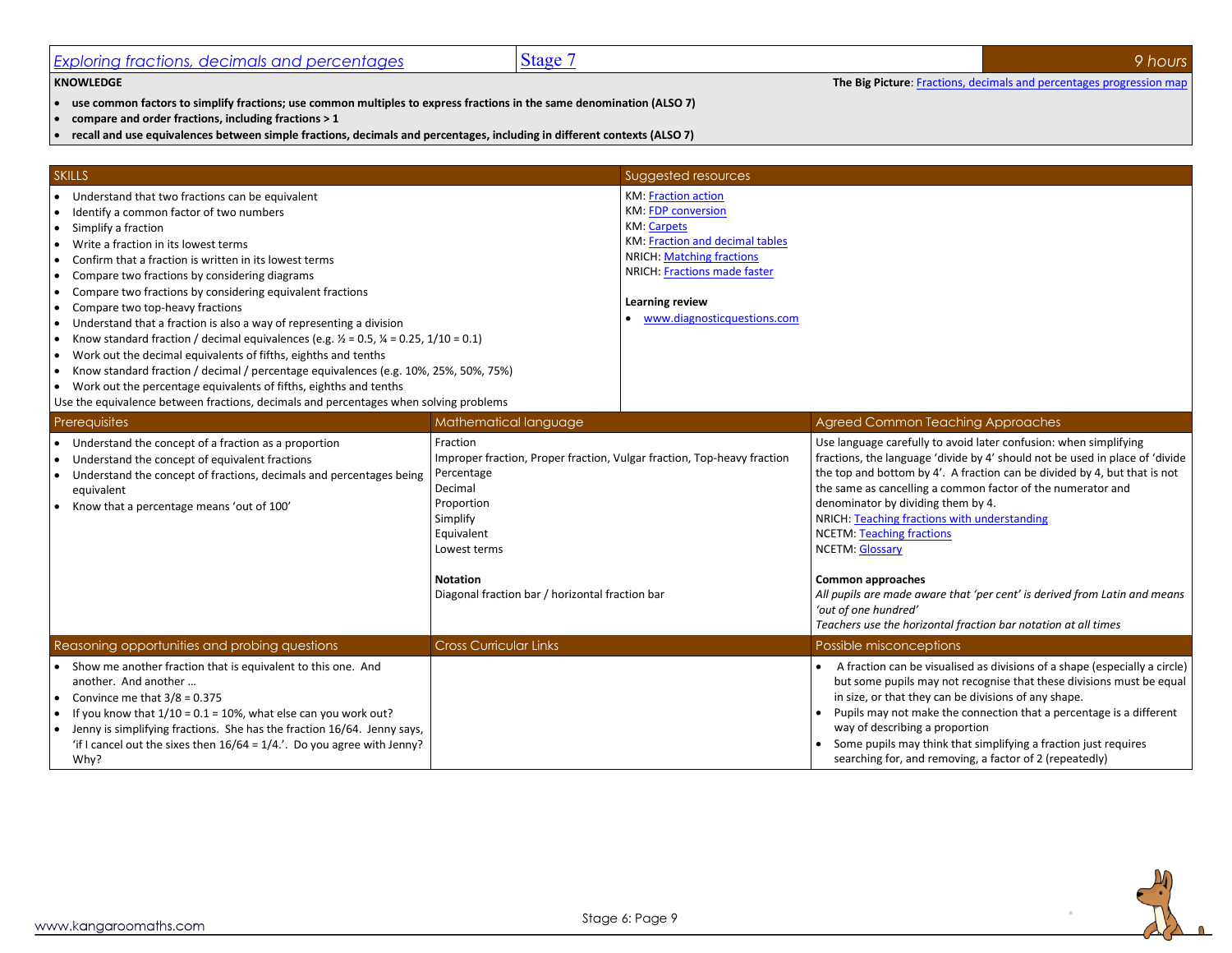## <span id="page-9-0"></span>*Proportional reasoning* 66 *hours* **6** *6 hours*

**KNOWLEDGE The Big Picture**[: Ratio and Proportion progression map](http://kangaroomaths.com/free_resources/planning/KM_MathematicsProgression_RatioProportion.xlsx)

- **solve problems involving the relative sizes of two quantities where missing values can be found by using integer multiplication and division facts.**
- **solve problems involving similar shapes where the scale factor is known or can be found**
- **solve problems involving unequal sharing and grouping using knowledge of fractions and multiples.**

Return to overview

| <b>SKILLS</b>                                                                                                                                                                                                                                                                                                                                                                                                                                                                                                                                                                                                                                                                                                                                                                                             |                                                                                                                     | Suggested resources                                                                                                                                                                                                                                          |                                                                                                                                                                                                                                                                                                                                                                                                                                                                                                                                                                                                                                         |
|-----------------------------------------------------------------------------------------------------------------------------------------------------------------------------------------------------------------------------------------------------------------------------------------------------------------------------------------------------------------------------------------------------------------------------------------------------------------------------------------------------------------------------------------------------------------------------------------------------------------------------------------------------------------------------------------------------------------------------------------------------------------------------------------------------------|---------------------------------------------------------------------------------------------------------------------|--------------------------------------------------------------------------------------------------------------------------------------------------------------------------------------------------------------------------------------------------------------|-----------------------------------------------------------------------------------------------------------------------------------------------------------------------------------------------------------------------------------------------------------------------------------------------------------------------------------------------------------------------------------------------------------------------------------------------------------------------------------------------------------------------------------------------------------------------------------------------------------------------------------------|
| Identify when a comparison problem can be solved using multiplication<br>Identify when a comparison problem can be solved using division<br>$\bullet$<br>Identify when a comparison problem requires both division and multiplication<br>∣•<br>Find the value of a single item in a comparison problem<br>$\bullet$<br>Use the value of a single item to solve a comparison problem<br>Understand the meaning of enlargement<br>$\bullet$<br>Understand the meaning of scale factor<br>Recognise when one shape is an enlargement of another<br>Use a scale factor to complete an enlargement<br>Find the scale factor for a given enlargement<br>$\bullet$<br>Use knowledge of fractions to solve a sharing (or grouping) problem<br>Use knowledge of multiples to solve a sharing (or grouping) problem |                                                                                                                     | <b>NRICH: Orange Drink</b><br>NRICH: Pumpkin Pie Problem<br>NRICH: Jumping<br><b>NCETM: Activity Set A</b><br><b>NCETM: Activity Set B</b><br><b>NCETM: Activity Set C</b><br><b>NCETM: Activity Set D</b><br>Learning review<br>www.diagnosticquestions.com |                                                                                                                                                                                                                                                                                                                                                                                                                                                                                                                                                                                                                                         |
| Prerequisites                                                                                                                                                                                                                                                                                                                                                                                                                                                                                                                                                                                                                                                                                                                                                                                             | Mathematical language                                                                                               |                                                                                                                                                                                                                                                              | Agreed Common Teaching Approaches                                                                                                                                                                                                                                                                                                                                                                                                                                                                                                                                                                                                       |
| Recall multiplication facts for multiplication tables up to $12 \times 12$<br>Recall division facts for multiplication tables up to $12 \times 12$<br>Find fractions of an amount<br>Find multiples of a given number                                                                                                                                                                                                                                                                                                                                                                                                                                                                                                                                                                                     | Proportion<br>Quantity<br>Integer<br>Similar (shapes)<br>Enlargement<br>Scale factor<br>Group<br>Share<br>Multiples |                                                                                                                                                                                                                                                              | Any work on enlargement should only include enlargements using a scale<br>factor. The concept of a centre of enlargement is a future development.<br><b>NCETM: The Bar Model</b><br><b>NCETM: Multiplicative reasoning</b><br><b>NCETM: Glossary</b><br><b>Common approaches</b><br>All pupils are explicitly taught to use the bar model as a way to represent<br>a problem involving proportional reasoning                                                                                                                                                                                                                           |
| Reasoning opportunities and probing questions                                                                                                                                                                                                                                                                                                                                                                                                                                                                                                                                                                                                                                                                                                                                                             | <b>Cross Curricular Links</b>                                                                                       |                                                                                                                                                                                                                                                              | Possible misconceptions                                                                                                                                                                                                                                                                                                                                                                                                                                                                                                                                                                                                                 |
| (Given a recipe for 4 people) show me an amount of food that is<br>needed for 8 people, 6 people, 9 people. Show me an amount of<br>food that is needed for a number of people of your choice. And<br>another. And another<br>Convince me that the second shape is an enlargement of the first<br>shape<br>Kenny has no sweets. Jenny gives 1/3 of her sweets to Kenny. Kenny<br>now has 18 sweets. Kenny thinks that Jenny had 54 sweets to start<br>with. Kenny is wrong. Explain why.<br>NCETM: Ratio and Proportion Reasoning                                                                                                                                                                                                                                                                         |                                                                                                                     |                                                                                                                                                                                                                                                              | Many pupils will want to identify an additive relationship between<br>two quantities that are in proportion and apply this to other<br>quantities in order to find missing amounts<br>When finding a fraction of an amount some pupils may try to use a<br>rule formed without the necessary understanding. As a result they<br>will muddle the operations, dividing by the numerator and<br>multiplying by the denominator.<br>When constructing an enlargement some pupils may only apply the<br>scale factor in one dimension; for example, 'enlarging' a 2 by 4<br>rectangle by a scale factor of 2 and drawing a 2 by 8 rectangle. |

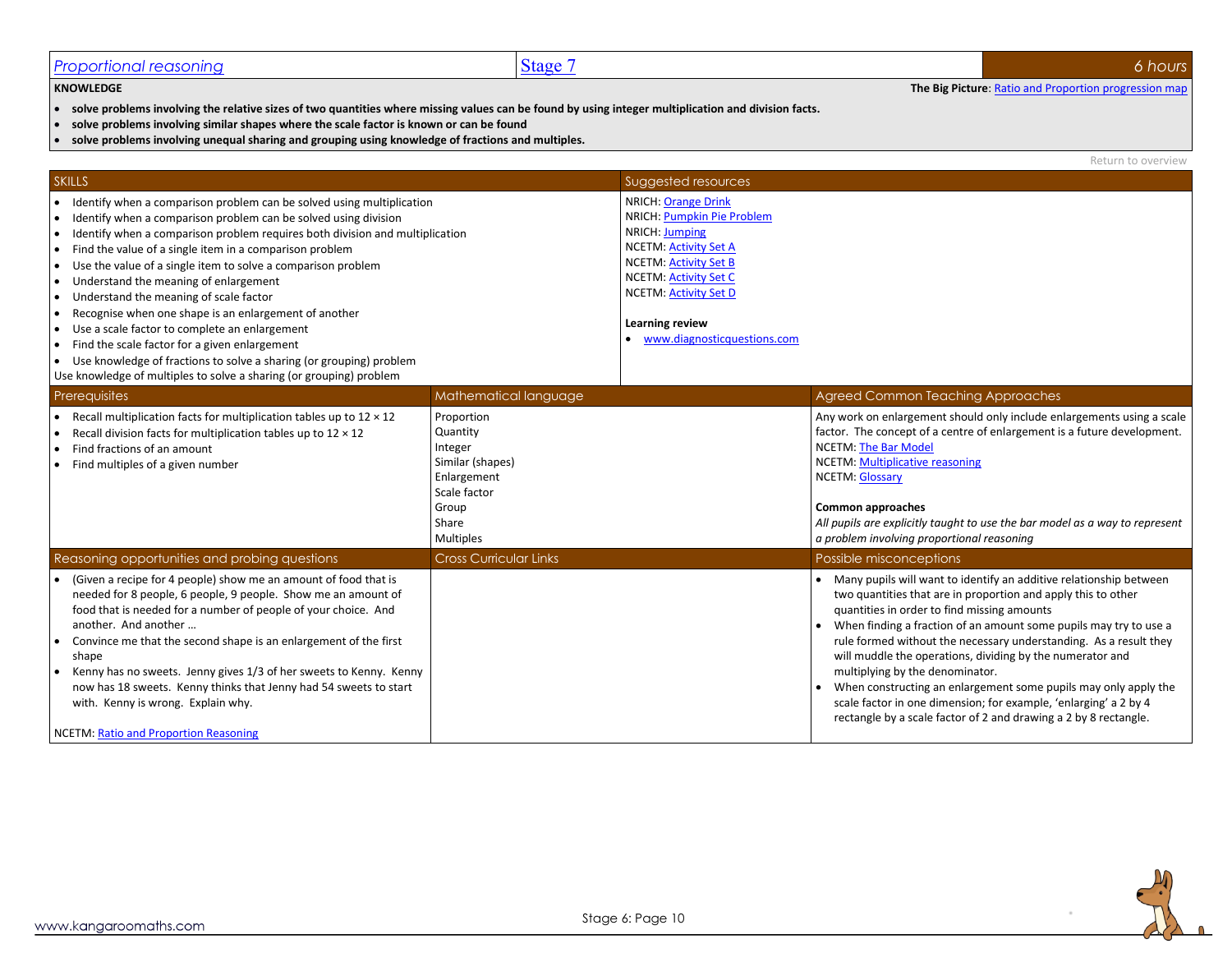### <span id="page-10-0"></span>*Pattern sniffing* 3*hours* 3*hours*

Return to overview

#### **KNOWLEDGE The Big Picture:** Algebra progression map

• **generate and describe linear number sequences**

• **recognise and use sequences of triangular, square and cube numbers, simple arithmetic progressions (NEW)**

SKILLS SUGgested resources and the contract of the contract of the contract of the contract of the contract of the contract of the contract of the contract of the contract of the contract of the contract of the contract of • Use the vocabulary of sequences • Recognise a linear sequence • Describe a number sequence • Find the next term in a linear sequence • Find a missing term in a linear sequence Generate a linear sequence from its description KM[: Maths to Infinity: Sequences](http://kangaroomaths.com/free_resources/infinity/sequences.xlsm) NRICH: [Times Tables Shifts](http://nrich.maths.org/6863) NRICH: [Domino Sets](https://nrich.maths.org/9965) NCETM[: Activity B: Sticky Triangles](https://www.ncetm.org.uk/resources/42893) NCETM[: Activity D: Generating Sequences](https://www.ncetm.org.uk/resources/42893) **Learning review** • [www.diagnosticquestions.com](http://www.diagnosticquestions.com/) Prerequisites Mathematical language Mathematical language Agreed Common Teaching Approaches • Count forwards and backwards in tens (hundreds, thousands) from any positive number up to 10 000 (100 000, 1 000 000) • Count forwards and backwards through zero Pattern **Sequence** Linear Term Ascending Descending Pupils have counted forwards and backwards in previous years and units, but this is the first time that the concept of sequences appears specifically. The language 'term-to-term rule' should not be introduced until Stage 7. NCETM[: Algebra](https://www.ncetm.org.uk/resources/43649) NCETM[: Glossary](https://www.ncetm.org.uk/public/files/17308038/National+Curriculum+Glossary.pdf) **Common approaches** *Teachers and pupils refer to numbers less than zero as 'negative' numbers and not 'minus' numbers* Reasoning opportunities and probing questions **Cross Curricular Links** Possible misconceptions **Possible misconceptions** • Show me a (ascending/descending) linear sequence. And another. And another. • Kenny thinks that 2, 4, 8, 16, … is a linear example. Do you agree? Explain your answer. • Create a linear sequence with a  $3<sup>rd</sup>$  term of '8'. • Show me a linear sequence where the rule to get from one term to the next is 'add 3'. And another. And another. NCETM[: Algebra](https://www.ncetm.org.uk/public/files/18416474/6_Progression_Map_Algebra_Reasoning.pdf) Reasoning • Some pupils may think linear sequences are only ascending. • Some pupils may think that any sequence that can be described by a rule to get from one term to the next is a linear sequence, e.g. 2, 4, 8, 16, … • Some pupils may not appreciate that both a starting number and a rule to find the next term are required in order to describe a sequence in full.

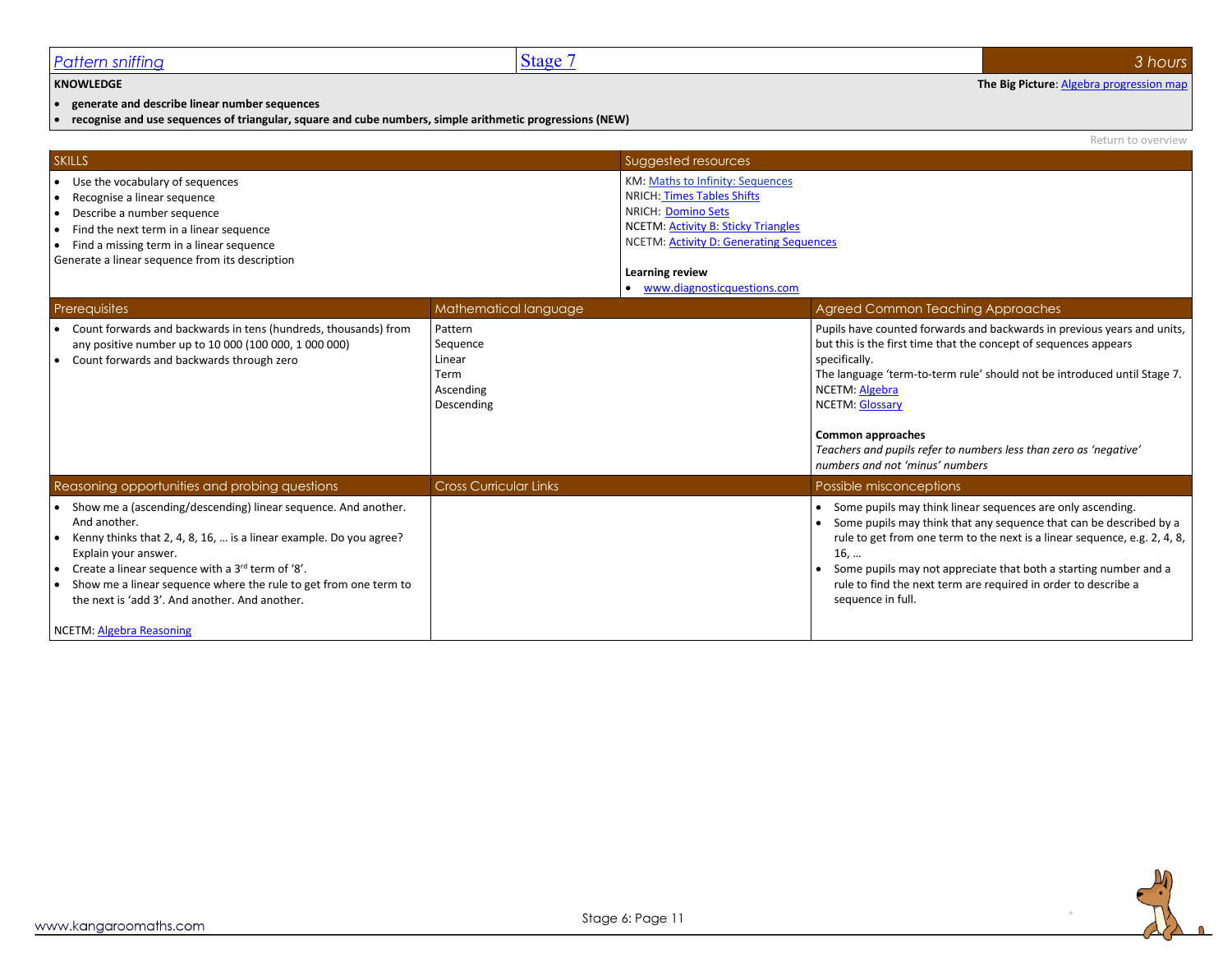## <span id="page-11-0"></span>*Measuring space* 3*<i>hours* 3*<i>hours*

#### **KNOWLEDGE The Big Picture**[: Measurement and mensuration progression map](http://kangaroomaths.com/free_resources/planning/KM_MathematicsProgression_GeometryMeasurementMensuration.xlsx)

• **use, read, write and convert between standard units, converting measurements of length, mass, volume and time from a smaller unit of measure to a larger unit, and vice versa, using decimal notation to up to three decimal places**

• **measure line segments and angles in geometric figures (NEW)**

|                                                                                                                                                                                                                                                                                                                                                                                  |                                                                                                                                                                                                                                                                                                                                                                                  |                                                                                                                                                                                                                       | Return to overview                                                                                                                                                                                                                                                                                                                                                                                                                                                                                                                                                                                                                                                                                                                                                                                               |
|----------------------------------------------------------------------------------------------------------------------------------------------------------------------------------------------------------------------------------------------------------------------------------------------------------------------------------------------------------------------------------|----------------------------------------------------------------------------------------------------------------------------------------------------------------------------------------------------------------------------------------------------------------------------------------------------------------------------------------------------------------------------------|-----------------------------------------------------------------------------------------------------------------------------------------------------------------------------------------------------------------------|------------------------------------------------------------------------------------------------------------------------------------------------------------------------------------------------------------------------------------------------------------------------------------------------------------------------------------------------------------------------------------------------------------------------------------------------------------------------------------------------------------------------------------------------------------------------------------------------------------------------------------------------------------------------------------------------------------------------------------------------------------------------------------------------------------------|
| <b>SKILLS</b>                                                                                                                                                                                                                                                                                                                                                                    |                                                                                                                                                                                                                                                                                                                                                                                  | Suggested resources                                                                                                                                                                                                   |                                                                                                                                                                                                                                                                                                                                                                                                                                                                                                                                                                                                                                                                                                                                                                                                                  |
| Convert between non-adjacent metric units; e.g. kilometres and centimetres<br>∣•<br>Use decimal notation up to three decimal places when converting metric units<br>Convert between Imperial units; e.g. feet and inches, pounds and ounces, pints and gallons<br>Solve problems involving converting between measures<br>State conclusions using the correct notation and units |                                                                                                                                                                                                                                                                                                                                                                                  | KM: Weighing up the options<br><b>NRICH: Place Your Orders</b><br><b>NRICH: Thousands and Millions</b><br>NCETM: Activity E: A little bit of history - Marco Polo<br>Learning review<br>• www.diagnosticquestions.com |                                                                                                                                                                                                                                                                                                                                                                                                                                                                                                                                                                                                                                                                                                                                                                                                                  |
| Prerequisites                                                                                                                                                                                                                                                                                                                                                                    | Mathematical language                                                                                                                                                                                                                                                                                                                                                            |                                                                                                                                                                                                                       | Agreed Common Teaching Approaches                                                                                                                                                                                                                                                                                                                                                                                                                                                                                                                                                                                                                                                                                                                                                                                |
| Convert between adjacent metric units of length, mass and capacity<br>Know rough equivalents between inches and cm, feet and cm, kg and<br>lb, pint and ml<br>Use decimal notation to two decimal places when converting<br>between metric unit                                                                                                                                  | Length, distance<br>Mass, weight<br>Volume<br>Capacity<br>Metre, centimetre, millimetre<br>Tonne, kilogram, gram, milligram<br>Litre, millilitre<br>Hour, minute, second<br>Inch, foot, yard<br>Pound, ounce<br>Pint, gallon<br><b>Notation</b><br>Abbreviations of units in the metric system: m, cm, mm, kg, g, l, ml<br>Abbreviations of units in the Imperial system: lb, oz |                                                                                                                                                                                                                       | Weight and mass are distinct though they are often confused in everyday<br>language. Weight is the force due to gravity, and is calculated as mass<br>multiplied by the acceleration due to gravity. Therefore weight varies<br>due to location while mass is a constant measurement.<br>The prefix 'centi-' means one hundredth, and the prefix 'milli-' means<br>one thousandth. These words are of Latin origin.<br>The prefix 'kilo-' means one thousand. This is Greek in origin.<br>Conversion of volumes will be covered in the 'calculating space' unit.<br><b>NCETM: Glossary</b><br><b>Common approaches</b><br>Every classroom has a sack of sand (25 kg), a bag of sugar (1 kg), a<br>cheque book (1 cheque is 1 gram), a bottle of water (1 litre, and also 1 kg<br>of water) and a teaspoon (5 ml) |
| Reasoning opportunities and probing questions                                                                                                                                                                                                                                                                                                                                    | <b>Cross Curricular Links</b>                                                                                                                                                                                                                                                                                                                                                    |                                                                                                                                                                                                                       | Possible misconceptions                                                                                                                                                                                                                                                                                                                                                                                                                                                                                                                                                                                                                                                                                                                                                                                          |
| Show me a metric (imperial) unit of measure. And another. And<br>another.<br>Kenny thinks that 2.5km = 25 000 cm. Do you agree with Kenny?<br>Explain your answer.<br>Convince me that 4.25kg does not equal 425g.<br>NCETM: Measurement Reasoning                                                                                                                               |                                                                                                                                                                                                                                                                                                                                                                                  |                                                                                                                                                                                                                       | • Some pupils may apply an incorrect understanding that there are 100<br>minutes in a hour when solving problems<br>Some pupils may struggle when converting between 12- and 24-hour<br>clock notation; e.g. thinking that 15:00 is 5 o' clock<br>Some pupils may apply incorrect beliefs about place value, such as<br>$2.3 \times 10 = 2.30$ .<br>• Many conversions within the metric system rely on multiplying and<br>dividing by 1000. The use of centimetres as an 'extra unit' within the<br>system breaks this pattern. Consequently there is a frequent need to<br>multiply and divide by 10 or 100, and this can cause confusion about<br>the connections that need to be applied.                                                                                                                    |

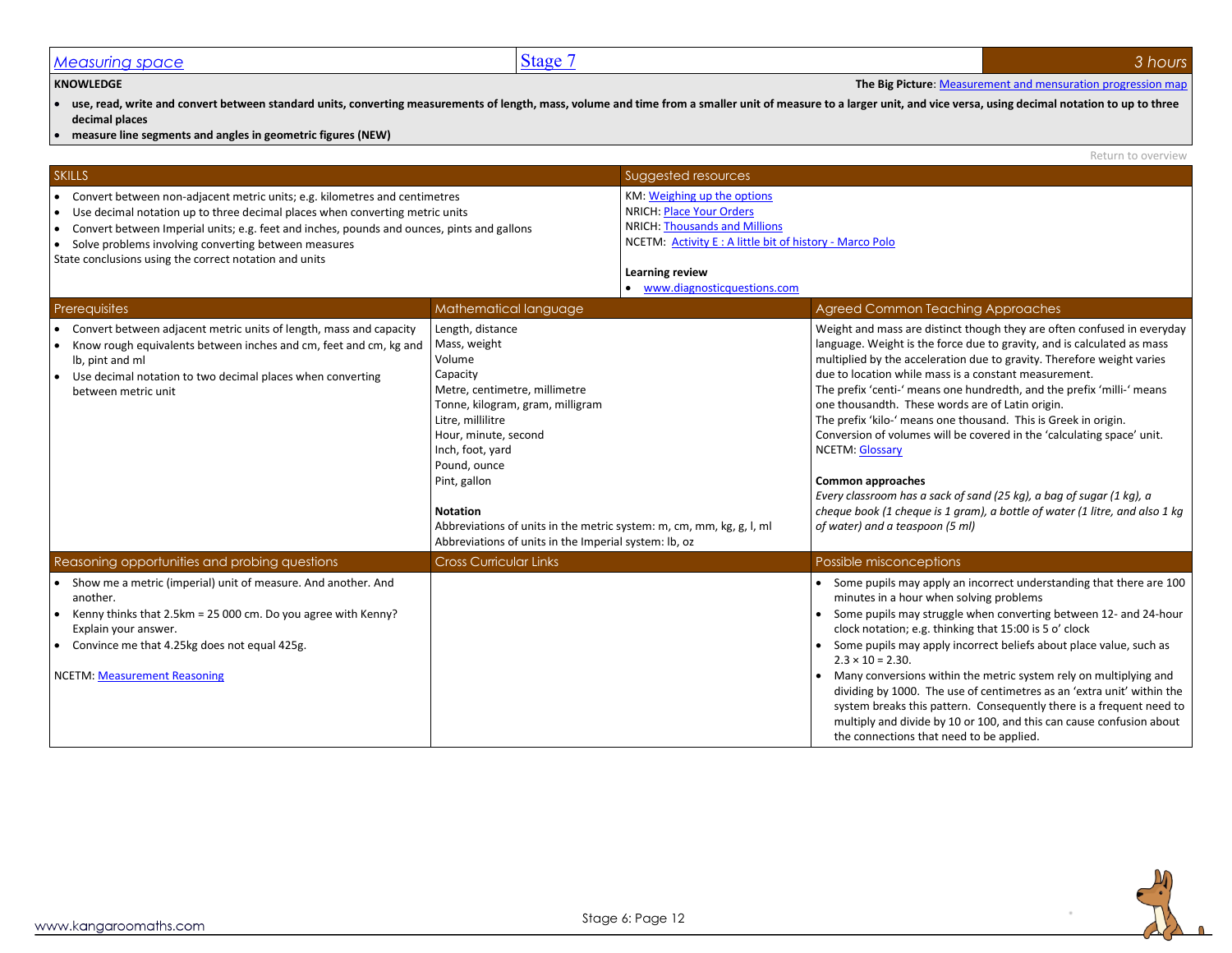<span id="page-12-0"></span>

| <b>Investigating angles</b> | <b>Stage</b> | hours |
|-----------------------------|--------------|-------|
|                             |              |       |

**KNOWLEDGE The Big Picture**[: Position and direction progression map](http://kangaroomaths.com/free_resources/planning/KM_MathematicsProgression_GeometryPositionDirection.xlsx)

• **recognise angles where they meet at a point, are on a straight line, or are vertically opposite, and find missing angles**

Return to overview

| <b>SKILLS</b>                                                                                                                                                                                                                                                                                                                                                                                                                                                                                                                         |                                                                                                                                                                                                                              | Suggested resources                                                                       |                                                                                                                                                                                                                                                                                                                                                                                                                                                                                                                                                                  |
|---------------------------------------------------------------------------------------------------------------------------------------------------------------------------------------------------------------------------------------------------------------------------------------------------------------------------------------------------------------------------------------------------------------------------------------------------------------------------------------------------------------------------------------|------------------------------------------------------------------------------------------------------------------------------------------------------------------------------------------------------------------------------|-------------------------------------------------------------------------------------------|------------------------------------------------------------------------------------------------------------------------------------------------------------------------------------------------------------------------------------------------------------------------------------------------------------------------------------------------------------------------------------------------------------------------------------------------------------------------------------------------------------------------------------------------------------------|
| Identify angles that meet at a point<br>$\bullet$<br>Identify angles that meet at a point on a line<br>Identify vertically opposite angles<br>$\bullet$<br>Know that vertically opposite angles are equal<br>Use known facts to find missing angles<br>Explain reasoning<br>$\bullet$                                                                                                                                                                                                                                                 |                                                                                                                                                                                                                              | KM: Maths to Infinity: Lines and Angles<br>Learning review<br>www.diagnosticquestions.com |                                                                                                                                                                                                                                                                                                                                                                                                                                                                                                                                                                  |
| Prerequisites                                                                                                                                                                                                                                                                                                                                                                                                                                                                                                                         | Mathematical language                                                                                                                                                                                                        |                                                                                           | <b>Agreed Common Teaching Approaches</b>                                                                                                                                                                                                                                                                                                                                                                                                                                                                                                                         |
| Know that angles are measured in degrees<br>Know that angles in a full turn total 360°, and angle in half a turn<br>must total 180°<br>Estimate the size of angles                                                                                                                                                                                                                                                                                                                                                                    | Angle<br>Degrees<br>Right angle<br>Acute angle<br>Obtuse angle<br>Reflex angle<br>Protractor<br>Vertically opposite<br><b>Notation</b><br>Right angle notation<br>Arc notation for all other angles<br>The degree symbol (°) |                                                                                           | The exact reason for there being 360 degrees in a full turn is unknown.<br>There are various theories including it being an approximation of the 365<br>days in a year and resultant apparent movement of the sun, and the fact<br>that it has so many factors.<br>The SI unit for measuring angles in the radian $(2\pi \text{ radians in a full turn}).$<br>Napoleon experimented with the decimal degree, or grad (400 grads in a<br>full turn)<br><b>NCETM: Glossary</b><br>Common approaches<br>All pupils know how to to use a 180° and a 360° protractor. |
| Reasoning opportunities and probing questions                                                                                                                                                                                                                                                                                                                                                                                                                                                                                         | <b>Cross Curricular Links</b>                                                                                                                                                                                                |                                                                                           | Possible misconceptions                                                                                                                                                                                                                                                                                                                                                                                                                                                                                                                                          |
| Show a pair of possible values for a and b.<br>And another, And another,<br>Convince me that the sum of angles on a<br>straight line is 180°.<br>Show a possible set of values for a, b, c and d.<br>And another. And another.<br>Convince me that the sum of angles around a point is 360°.<br>$\bullet$<br>Convince me that (vertically) opposite angles are equal.<br>$\bullet$<br>Kenny thinks that the sum of opposite angles is 180°. Do you agree?<br>Explain your answer.<br>NCETM: Geometry - Properties of Shapes Reasoning |                                                                                                                                                                                                                              |                                                                                           | Some pupils may think that these angles are not equal as they are not<br>'vertical'.<br>Some pupils may think that angles that are 'roughly' opposite are<br>always equal, e.g. $a = c$                                                                                                                                                                                                                                                                                                                                                                          |

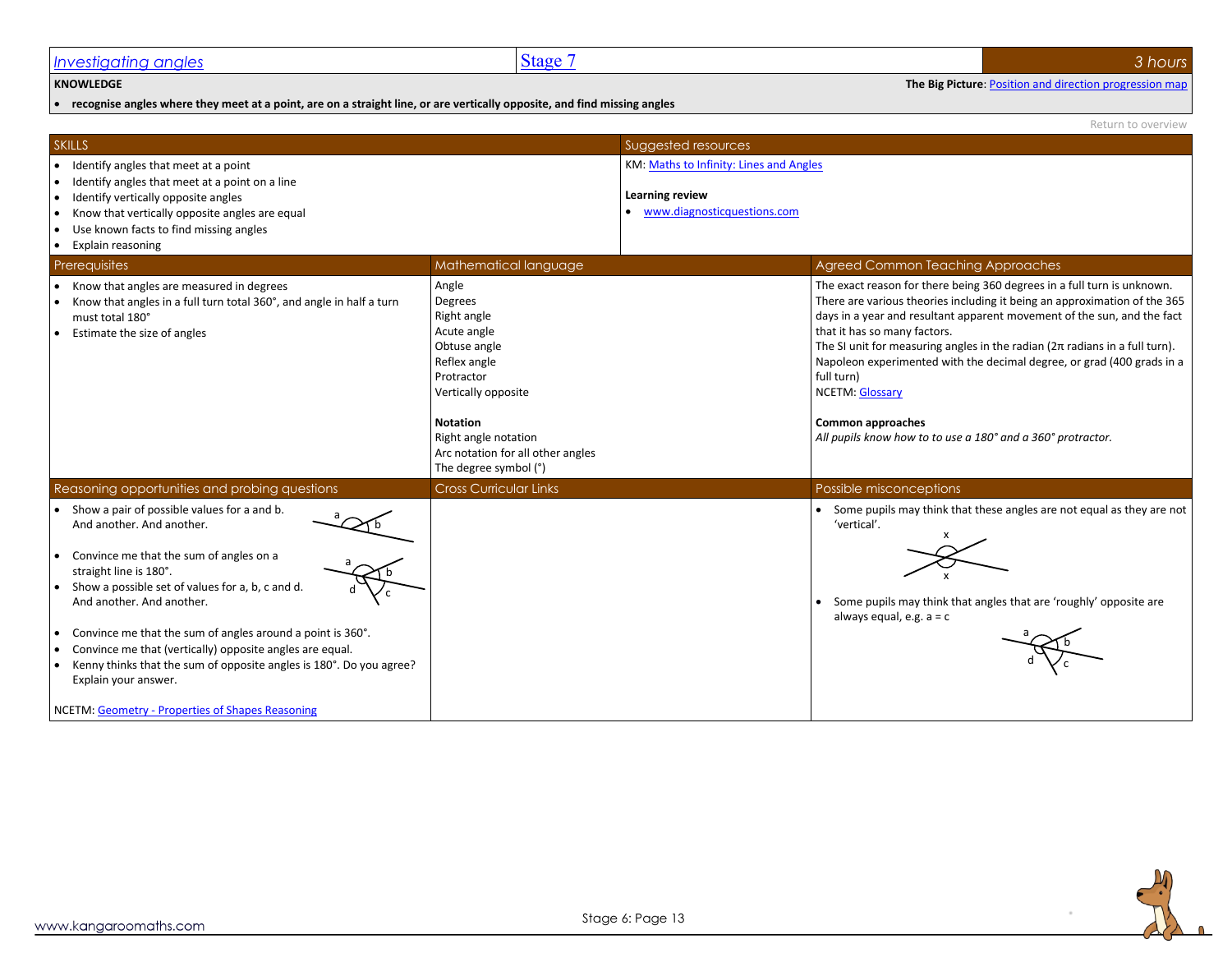<span id="page-13-0"></span>

| <b>KNOWLEDGE</b>                                | The Big Picture: F   | actions, decimals and percentages progression map |
|-------------------------------------------------|----------------------|---------------------------------------------------|
| Calculating fractions, decimals and percentages | Stage<br><b>Dide</b> | nours                                             |

- **add and subtract fractions with different denominators and mixed numbers, using the concept of equivalent fractions**
- multiply simple pairs of proper fractions, writing the answer in its simplest form [for example,  $1/4 \times 1/2 = 1/8$ ]
- divide proper fractions by whole numbers [for example,  $\frac{1}{3} \div 2 = \frac{1}{6}$ ]
- **multiply one-digit numbers with up to two decimal places by whole numbers**
- **solve problems involving the calculation of percentages [for example, of measures, and such as 15% of 360] and the use of percentages for comparison**
- **define percentage as 'number of parts per hundred' (NEW)**

Return to overview

|                                                                                                                                                                                                                                                                                                                                                                                                                                                                                                                                                                                                                                                                                                                                                            |                                                                                                                                                                                                                                                                                            |                                                                                                                                                                                 | DETAILLED OVERVIEM                                                                                                                                                                                                                                                                                                                                                                                                                                                                                                                                                                                                                                                                                                                                                                                                                                                                               |
|------------------------------------------------------------------------------------------------------------------------------------------------------------------------------------------------------------------------------------------------------------------------------------------------------------------------------------------------------------------------------------------------------------------------------------------------------------------------------------------------------------------------------------------------------------------------------------------------------------------------------------------------------------------------------------------------------------------------------------------------------------|--------------------------------------------------------------------------------------------------------------------------------------------------------------------------------------------------------------------------------------------------------------------------------------------|---------------------------------------------------------------------------------------------------------------------------------------------------------------------------------|--------------------------------------------------------------------------------------------------------------------------------------------------------------------------------------------------------------------------------------------------------------------------------------------------------------------------------------------------------------------------------------------------------------------------------------------------------------------------------------------------------------------------------------------------------------------------------------------------------------------------------------------------------------------------------------------------------------------------------------------------------------------------------------------------------------------------------------------------------------------------------------------------|
| <b>SKILLS</b>                                                                                                                                                                                                                                                                                                                                                                                                                                                                                                                                                                                                                                                                                                                                              |                                                                                                                                                                                                                                                                                            | Suggested resources                                                                                                                                                             |                                                                                                                                                                                                                                                                                                                                                                                                                                                                                                                                                                                                                                                                                                                                                                                                                                                                                                  |
| • Add (subtract) fractions with different denominators<br>Add (subtract) a mixed number and a fraction, including with different denominators<br>Add (subtract) mixed numbers, including with different denominators<br>$\bullet$<br>Multiply a proper fraction by a proper fraction<br>$\bullet$<br>Divide a proper fraction by a whole number<br>$\bullet$<br>Simplify the answer to a calculation when appropriate<br>$\bullet$<br>Multiply U.t by U<br>• Multiply U.th by U<br>Find 10% of a quantity<br>Use non-calculator methods to find a percentage of an amount<br>$\bullet$<br>• Use decimal or fraction equivalents to find a percentage of an amount where appropriate<br>Solve problems involving the use of percentages to make comparisons |                                                                                                                                                                                                                                                                                            | <b>NRICH: Fractions Jigsaw</b><br>NRICH: Peaches Today, Peaches Tomorrow<br>NRICH: Andy's Marbles<br>NRICH: Would you Rather?<br>Learning review<br>www.diagnosticquestions.com |                                                                                                                                                                                                                                                                                                                                                                                                                                                                                                                                                                                                                                                                                                                                                                                                                                                                                                  |
| Prerequisites                                                                                                                                                                                                                                                                                                                                                                                                                                                                                                                                                                                                                                                                                                                                              | Mathematical language                                                                                                                                                                                                                                                                      |                                                                                                                                                                                 | Agreed Common Teaching Approaches                                                                                                                                                                                                                                                                                                                                                                                                                                                                                                                                                                                                                                                                                                                                                                                                                                                                |
| • Convert between mixed numbers and improper fractions<br>Find equivalent fractions<br>$\bullet$<br>Add and subtract fractions when one denominator is a multiple of the<br>$\bullet$<br>other<br>Multiply a proper fraction by a whole number<br>$\bullet$<br>Use the formal written method of short multiplication<br>Know the effect of multiplying and dividing by 10 and 100<br>• Know percentage equivalents of $\frac{1}{2}$ , $\frac{1}{4}$ , $\frac{3}{4}$ , $\frac{1}{5}$ , $\frac{2}{5}$ , $\frac{4}{5}$<br>Bring on the Maths <sup>+</sup> : Moving on up!<br>Fractions, decimals & percentages: #5                                                                                                                                            | Mixed number<br>Equivalent fraction<br>Simplify, cancel<br>Lowest terms<br>Proper fraction, improper fraction, top-heavy fraction, vulgar fraction<br>Numerator, denominator<br>Percent, percentage<br><b>Notation</b><br>Mixed number notation<br>Horizontal / diagonal bar for fractions |                                                                                                                                                                                 | Use of a fraction wall to visualise multiplying fractions and dividing<br>fractions by a whole number. For example, pupils need to read<br>calculations such as $\frac{1}{4} \times \frac{1}{2}$ as $\frac{1}{4}$ multiplied by $\frac{1}{2}$ and therefore, $\frac{1}{2}$ of $\frac{1}{4} = \frac{1}{8}$ ;<br>$\frac{4}{10} \div 2$ as $\frac{4}{10}$ divided by 2 and therefore $\frac{2}{10}$ .<br><b>NCETM: The Bar Model</b><br><b>NCETM: Teaching fractions</b><br><b>NCETM: Fractions videos</b><br><b>NCETM: Glossary</b><br><b>Common approaches</b><br>When multiplying a decimal by a whole number pupils are taught to use<br>the corresponding whole number calculation as a general strategy.<br>When adding and subtracting mixed numbers pupils are taught to<br>convert to improper fractions as a general strategy.<br>Pupils are encouraged to find and use 10% of an amount. |
| Reasoning opportunities and probing questions                                                                                                                                                                                                                                                                                                                                                                                                                                                                                                                                                                                                                                                                                                              | <b>Cross Curricular Links</b>                                                                                                                                                                                                                                                              |                                                                                                                                                                                 | Possible misconceptions                                                                                                                                                                                                                                                                                                                                                                                                                                                                                                                                                                                                                                                                                                                                                                                                                                                                          |
| • Show me an 'easy' ('difficult') pair of fractions to add (subtract). And<br>another. And another.<br>• Kenny thinks that $\frac{7}{10} - \frac{2}{7} = \frac{5}{3} = 1\frac{2}{3}$ . Do you agree with Kenny?<br>• Jenny thinks that you can only multiply fractions if they have the<br>same common denominator. Do you agree with Jenny? Explain.<br>Benny thinks that $\frac{4}{10} \div 2 = \frac{4}{5}$ . Do you agree with Kenny? Explain.<br>• Lenny says '20% of £60 is £3 because $60 \div 20 = 3'$ . Do you agree?<br><b>NCETM: Fractions Reasoning</b><br><b>NCETM: Ratio and Proportion Reasoning</b>                                                                                                                                        |                                                                                                                                                                                                                                                                                            |                                                                                                                                                                                 | Some pupils may think that you simply can simply add/subtract the<br>whole number part of mixed numbers and add/subtract the<br>fractional art of mixed numbers when adding/subtracting mixed<br>numbers, e.g. $3\frac{1}{2}$ - $2\frac{1}{2}$ = $1\frac{-1}{6}$<br>Some pupils may make multiplying fractions over complicated by<br>applying the same process for adding and subtracting of finding<br>common denominators.<br>Some pupils may think that as you divide by 10 to find 10%, you<br>divided by 15 to find 15%, divide by 20 to find 20%, etc.                                                                                                                                                                                                                                                                                                                                    |

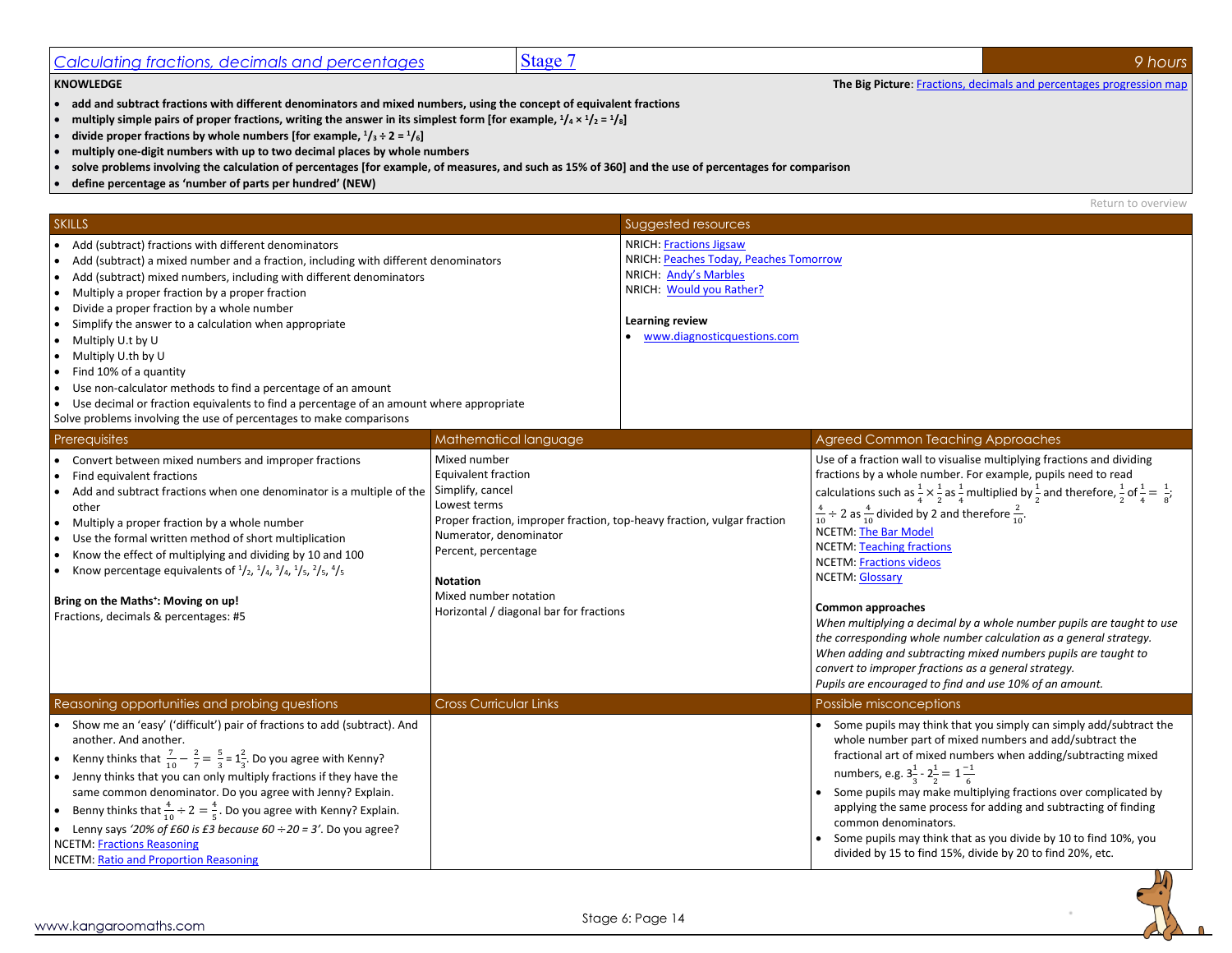#### <span id="page-14-0"></span>*Solving equations and inequalities* Stage 7 *3 hours* **KNOWLEDGE The Big Picture**[: Algebra progression map](http://kangaroomaths.com/free_resources/planning/KM_MathematicsProgression_Algebra.xlsx) • **enumerate possibilities of combinations of two variables** • **express missing number problems algebraically** • **find pairs of numbers that satisfy an equation with two unknowns** Return to overview **SKILLS** SULLER SUGGESTED RESOURCES AND LOCAL CONTINUES OF THE SUGGESTED RESOURCES SUGGESTED FOR SUGGESTED RESOURCES • Solve missing number problems expressed in words • Find a solution to a missing number problem with two unknowns • Find all combinations of two variables that solve a missing number problem with two unknowns • Know the basic rules of algebraic notation • Express missing number problems algebraically Solve missing number problems expressed algebraically NRICH: [Plenty of Pens](https://nrich.maths.org/1117) NRICH[: Your Number Is…](http://nrich.maths.org/2289) NRICH[: Number Pyramids](http://nrich.maths.org/2281) NCETM[: Activity A: Racetrack and Design a board game](https://www.ncetm.org.uk/resources/42893) NCETM[: Activity E: Matchbox Algebra](https://www.ncetm.org.uk/resources/42893) **Learning review** • [www.diagnosticquestions.com](http://www.diagnosticquestions.com/) Prerequisites **Mathematical language Agreed Common Teaching Approaches** Agreed Common Teaching Approaches • Use symbols to represent variables in a formula Algebra, algebra, algebraic, algebraically Symbol Expression Variable Substitute Equation Unknown Enumerate **Notation** The lower case and upper case of a letter should not be used interchangeably when worked with algebra Juxtaposition is used in place of '×'. 2*a* is used rather than *a*2. Division is written as a fraction The word 'algebra' comes from the title of a book by the Persian mathematician, al-Khwārizmī, who lived in modern-day Baghdad about 1200 years ago. Al-kitāb al-mukhtaṣar fī ḥisāb **al-ğabr** wa'l-muqābala was a book that promoted the idea of solving equations by a method of balancing. Avoid fruit salad algebra (see possible misconceptions). NCETM[: The Bar Model](https://www.ncetm.org.uk/resources/44567) NCETM[: Algebra](https://www.ncetm.org.uk/resources/43649) NCETM[: Glossary](https://www.ncetm.org.uk/public/files/17308038/National+Curriculum+Glossary.pdf) **Common approaches** *Use 'think of a number' problems to introduce the idea of 'n' standing for any number (a variable). For example:* • *Think of a number, double it, add 8, halve it and finally subtract your starting number. The answer is always 4. n*  $\rightarrow$  2n  $\rightarrow$  2n + 8  $\rightarrow$  n + 4  $\rightarrow$  4. *Encourage students to try again with different numbers, including large, small, negative, fractional or decimal. Also try varying the instructions to end up with a different number every time.* Reasoning opportunities and probing questions **Cross Curricular Links** Possible misconceptions **Possible misconceptions**  $\bullet$   $a + b = 15$ . Show me a pair of values for  $a$  and  $b$ . And another. And another.  $p + q = 7$ . Show me a pair of values for p and q that no one else will think of. And another. And another. • Kenny thinks that ' $b^2$ ' is the same as '2*b*' because when  $b = 2$ ,  $b^2 = 4$ and 2*b* = 4. Do you agree with Kenny? Explain your answer. • Jenny thinks that 7 + 2*a* = 9*a*. Do you agree with Jenny? Explain your answer. NCETM[: Algebra](https://www.ncetm.org.uk/public/files/18416474/6_Progression_Map_Algebra_Reasoning.pdf) Reasoning Some pupils may think that variables have a set value, such as  $a = 1$ , *b* = 2, *c* = 3, *d* = 4, etc. (especially if they have done lots of poorly designed treasure hunts/codes) – this will lead to problems such as thinking ' $b^2$ ' is the same as '2*b*' because when  $b = 2$ ,  $b^2 = 4$  and  $2b = 1$ 4. Using the idea of 'apples' and 'bananas' to explain  $a + b = 14$  can lead to misconceptions about the use of letters as variables. • Some students may think that the variables have to be positive integers (whole numbers)

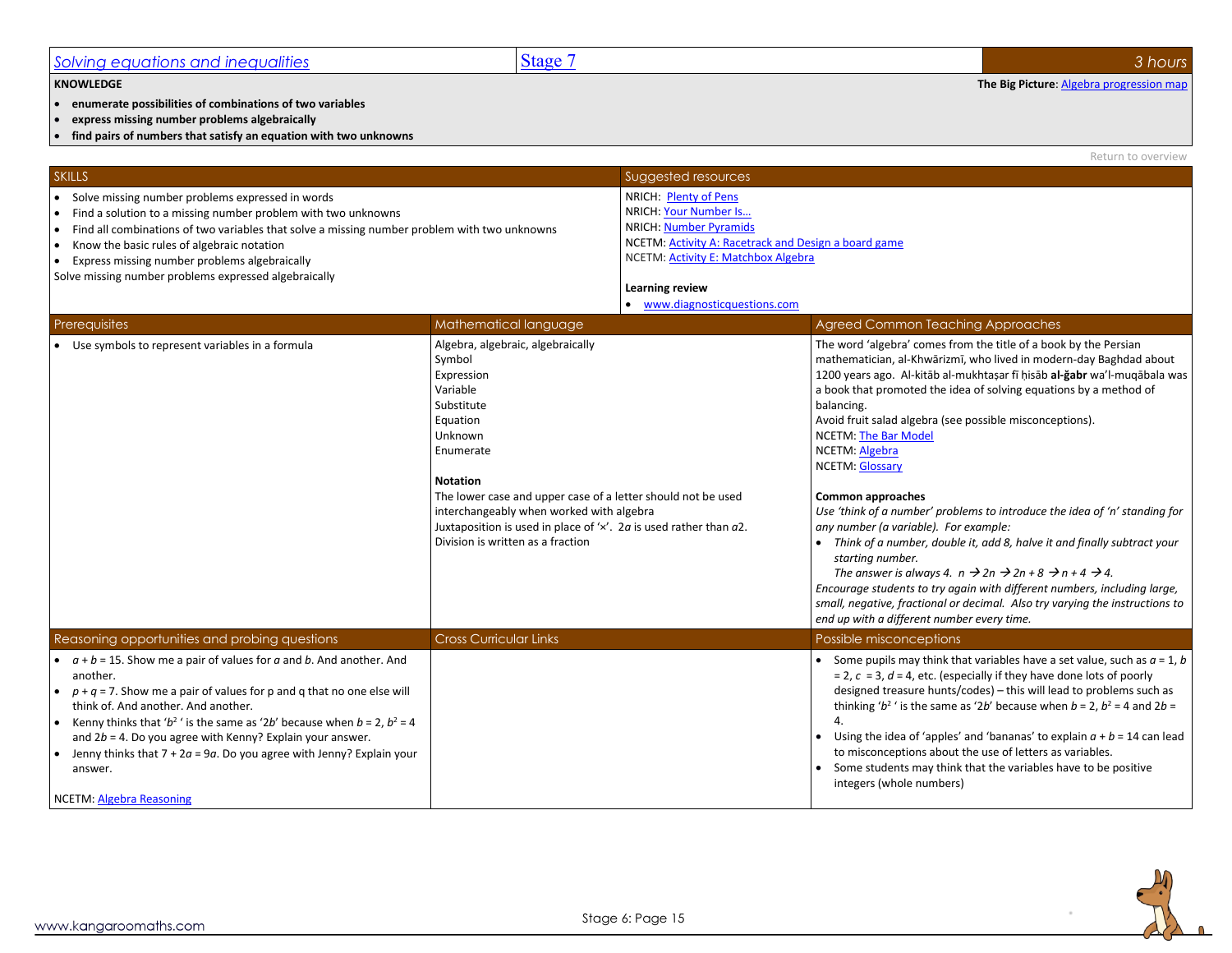## <span id="page-15-0"></span>**Calculating space** 9 *hours*

• **calculate the area of parallelograms and triangles**

- calculate, estimate and compare volume of cubes and cuboids using standard units, including cubic centimetres (cm<sup>3</sup>) and cubic metres (m<sup>3</sup>), and extending to other units [for example, mm<sup>3</sup> and km<sup>3</sup>]
- **recognise when it is possible to use formulae for area and volume of shape**
- **solve problems involving the calculation and conversion of units of measure, using decimal notation up to three decimal places where appropriate**
- **calculate perimeters of 2D shapes (NEW)**

Return to overview

| <b>SKILLS</b>                                                                                                                                                                                                                                                                                                                                                                                                                                                                                                                                                                                                                                                                                                                                                                                                                                                                                                                                                                |                                                                                                                                                                                                                                                                                                                                                                                                                                                                                                                                                                             | Suggested resources                                                                                                                                                    |                                                                                                                                                                                                                                                                                                                                                                                                                                                                                                                                                                                                                                                                                                                                                                                                                                |
|------------------------------------------------------------------------------------------------------------------------------------------------------------------------------------------------------------------------------------------------------------------------------------------------------------------------------------------------------------------------------------------------------------------------------------------------------------------------------------------------------------------------------------------------------------------------------------------------------------------------------------------------------------------------------------------------------------------------------------------------------------------------------------------------------------------------------------------------------------------------------------------------------------------------------------------------------------------------------|-----------------------------------------------------------------------------------------------------------------------------------------------------------------------------------------------------------------------------------------------------------------------------------------------------------------------------------------------------------------------------------------------------------------------------------------------------------------------------------------------------------------------------------------------------------------------------|------------------------------------------------------------------------------------------------------------------------------------------------------------------------|--------------------------------------------------------------------------------------------------------------------------------------------------------------------------------------------------------------------------------------------------------------------------------------------------------------------------------------------------------------------------------------------------------------------------------------------------------------------------------------------------------------------------------------------------------------------------------------------------------------------------------------------------------------------------------------------------------------------------------------------------------------------------------------------------------------------------------|
| • Recognise that shapes with the same areas can have different perimeters and vice versa<br>Know that the area of a parallelogram is given by the formula area = base $\times$ height<br>Know that the area of a triangle is given by the formula area = $\frac{1}{2} \times$ base $\times$ height = base $\times$ height ÷ 2 = $\frac{bh}{r}$<br>$\bullet$<br>Know that the volume of a cuboid is given by the formula volume = length $\times$ width $\times$ height<br>Calculate the area of a parallelogram (triangle)<br>$\bullet$<br>Recognise when it is possible to use a formula for the area of a shape<br>Estimate the volume of cubes and cuboids<br>$\bullet$<br>Choose appropriate units of volume<br>$\bullet$<br>Calculate the volume of a cuboid<br>Recognise when it is possible to use a formula for the volume of a shape<br>$\bullet$<br>Convert between metric units of area in simple cases<br>Convert between metric units of volume in simple cases |                                                                                                                                                                                                                                                                                                                                                                                                                                                                                                                                                                             | KM: Fibonacci's disappearing squares<br><b>KM: Dissections deductions</b><br>NCETM: Activity C: Through the window<br>Learning review<br>• www.diagnosticquestions.com |                                                                                                                                                                                                                                                                                                                                                                                                                                                                                                                                                                                                                                                                                                                                                                                                                                |
| Prerequisites                                                                                                                                                                                                                                                                                                                                                                                                                                                                                                                                                                                                                                                                                                                                                                                                                                                                                                                                                                | Mathematical language                                                                                                                                                                                                                                                                                                                                                                                                                                                                                                                                                       |                                                                                                                                                                        | Agreed Common Teaching Approaches                                                                                                                                                                                                                                                                                                                                                                                                                                                                                                                                                                                                                                                                                                                                                                                              |
| Know the meaning of perimeter (area, volume, capacity)<br>Know that the area of a rectangle is given by the formula area =<br>$\bullet$<br>length × width<br>Know that area can be measured using square centimetres or square<br>metres, and the abbreviations cm <sup>2</sup> and m <sup>2</sup><br>• Know that volume is measured in cubes<br>Bring on the Maths <sup>+</sup> : Moving on up!<br>Measures: #4, #5                                                                                                                                                                                                                                                                                                                                                                                                                                                                                                                                                         | Perimeter, area, volume, capacity<br>Square, rectangle, parallelogram, triangle<br>Composite rectilinear<br>Polygon<br>Cube, cuboid<br>Millimetre, Centimetre, Metre, Kilometre<br>Square millimetre, square centimetre, square metre, square kilometre<br>Cubic centimetre, centimetre cube<br>Formula, formulae<br>Convert<br>Length, breadth, depth, height, width<br><b>Notation</b><br>Abbreviations of units in the metric system: km, m, cm, mm, mm <sup>2</sup> , cm <sup>2</sup> ,<br>$m2$ , km <sup>2</sup> , mm <sup>3</sup> , cm <sup>3</sup> , km <sup>3</sup> |                                                                                                                                                                        | In this unit, 'volumes of shapes' refers only to cubes and cuboids.<br>Ensure that pupils make connections with the area of a rectangle work in<br>Stage 5, in particular the importance of the perpendicular height.<br>Note that there are several different ways of stating the area of a triangle<br>and this can cause confusion<br><b>NCETM: Glossary</b><br><b>Common approaches</b><br>Pupils derive practically the formulae for area of parallelogram and<br>triangle by dissecting rectangles<br>Pupils derive the formula for the area of a parallelogram first. They then<br>use this to help derive the formula for the area of an obtuse-angled<br>triangle.<br>Every classroom has a set of <i>area posters</i> on the wall<br>Pupils use the area of a triangle as given by the formula area = $\frac{bh}{2}$ |
| Reasoning opportunities and probing questions                                                                                                                                                                                                                                                                                                                                                                                                                                                                                                                                                                                                                                                                                                                                                                                                                                                                                                                                | Cross Curricular Links                                                                                                                                                                                                                                                                                                                                                                                                                                                                                                                                                      |                                                                                                                                                                        | Possible misconceptions                                                                                                                                                                                                                                                                                                                                                                                                                                                                                                                                                                                                                                                                                                                                                                                                        |
| • 'Show me' an example of when you would measure volume using $km^3$<br>Convince me that the area of a parallelogram is found using base x<br>height<br>(Given a triangle with base labelled 8 cm, height 5 cm, slope height 6<br>cm) Kenny thinks that the area is 40 cm <sup>2</sup> , Lenny thinks it is 20 cm <sup>2</sup> ,<br>Jenny thinks it is 240 cm <sup>2</sup> and Benny thinks it is 24 cm <sup>2</sup> . Who do you<br>agree with? Explain why.                                                                                                                                                                                                                                                                                                                                                                                                                                                                                                                |                                                                                                                                                                                                                                                                                                                                                                                                                                                                                                                                                                             |                                                                                                                                                                        | • Some pupils may use the sloping height when finding the areas of<br>parallelograms and triangles<br>• Some pupils may think that the area of a triangle is found using area<br>$=$ base $\times$ height<br>• Some pupils may think that you multiply all the numbers to find the<br>area of a shape                                                                                                                                                                                                                                                                                                                                                                                                                                                                                                                          |



**KNOWLEDGE The Big Picture:** Measurement and mensuration progression map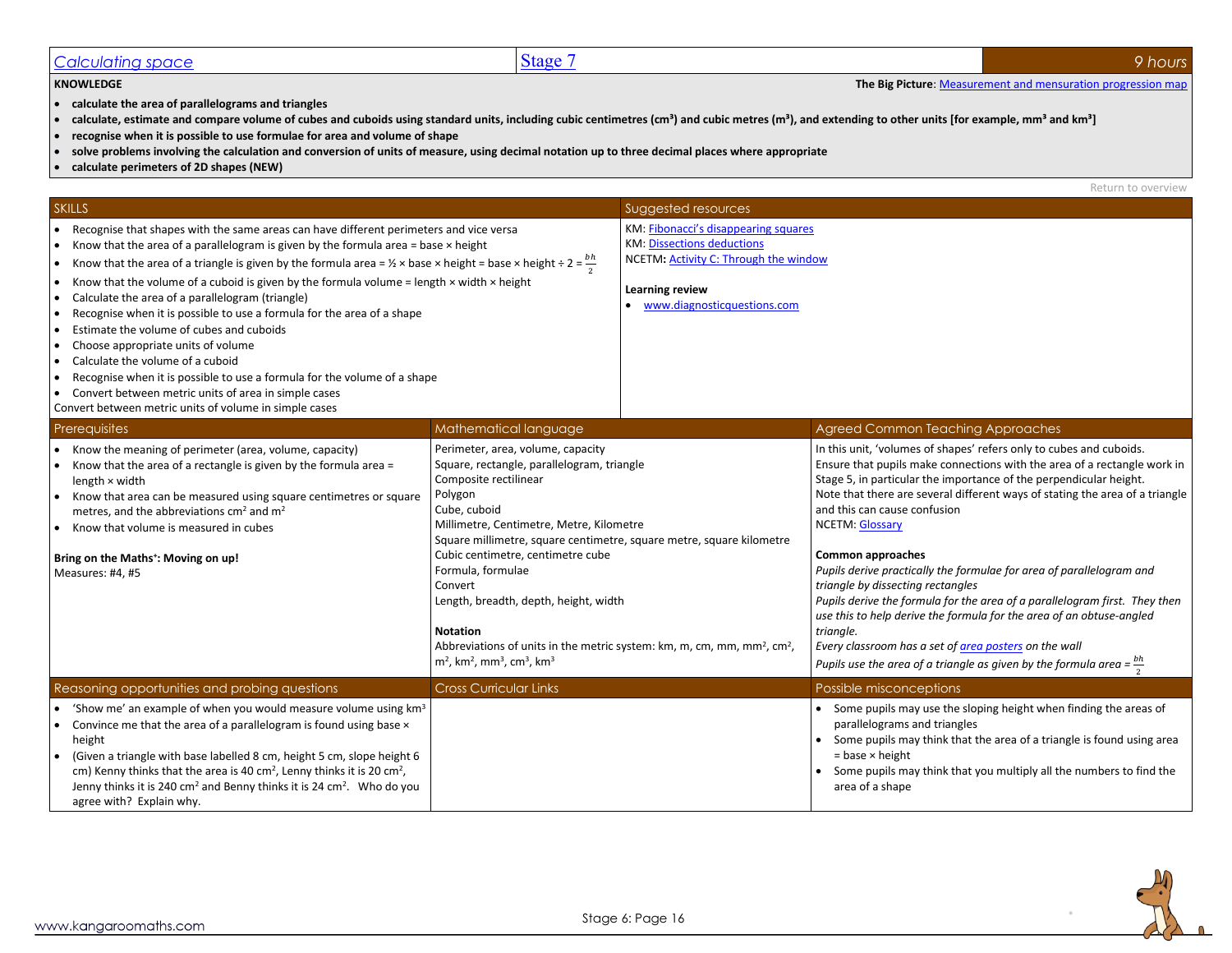<span id="page-16-0"></span>• **solve problems which require answers to be rounded to specified degrees of accuracy**

• **round any whole number to a required degree of accuracy**

|                                                                                                                                                                                                                                                                                                                                                                                                                                                                                                                                                                                                                                                                                                                                                                                                                 |                                                                                                                                                                                                                                 |                                                                                                                                                                                                                        | Return to overview                                                                                                                                                                                                                                                                                                                                                                                                                                                                                                                                                                                                                                 |
|-----------------------------------------------------------------------------------------------------------------------------------------------------------------------------------------------------------------------------------------------------------------------------------------------------------------------------------------------------------------------------------------------------------------------------------------------------------------------------------------------------------------------------------------------------------------------------------------------------------------------------------------------------------------------------------------------------------------------------------------------------------------------------------------------------------------|---------------------------------------------------------------------------------------------------------------------------------------------------------------------------------------------------------------------------------|------------------------------------------------------------------------------------------------------------------------------------------------------------------------------------------------------------------------|----------------------------------------------------------------------------------------------------------------------------------------------------------------------------------------------------------------------------------------------------------------------------------------------------------------------------------------------------------------------------------------------------------------------------------------------------------------------------------------------------------------------------------------------------------------------------------------------------------------------------------------------------|
| <b>SKILLS</b>                                                                                                                                                                                                                                                                                                                                                                                                                                                                                                                                                                                                                                                                                                                                                                                                   |                                                                                                                                                                                                                                 | Suggested resources                                                                                                                                                                                                    |                                                                                                                                                                                                                                                                                                                                                                                                                                                                                                                                                                                                                                                    |
| Approximate any number by rounding to the nearest 1 000 000<br>Approximate any number by rounding to a specified degree of accuracy; e.g. nearest 20, 50<br>Understand estimating as the process of finding a rough value of an answer or calculation<br>$\bullet$<br>Use estimation to predict the order of magnitude of the solution to a (decimal) calculation<br>$\bullet$<br>Check the order of magnitude of the solution to a (decimal) calculation<br>Estimate multiplication calculations that involve multiplying up to four-digit numbers by a two-digit<br>number<br>Estimate division calculations that involve dividing up to a four-digit number by a two-digit number<br>Estimate multiplication calculations that involve multiplying numbers with up to two decimal places by<br>whole numbers |                                                                                                                                                                                                                                 | KM: Stick on the Maths CALC6: Checking results<br><b>KM: Maths to Infinity Rounding</b><br>NRICH: Four Go<br><b>NCETM: Activity A(i)</b><br><b>NCETM: Activity G</b><br>Learning review<br>www.diagnosticquestions.com |                                                                                                                                                                                                                                                                                                                                                                                                                                                                                                                                                                                                                                                    |
| Prerequisites                                                                                                                                                                                                                                                                                                                                                                                                                                                                                                                                                                                                                                                                                                                                                                                                   | Mathematical language                                                                                                                                                                                                           |                                                                                                                                                                                                                        | <b>Agreed Common Teaching Approaches</b>                                                                                                                                                                                                                                                                                                                                                                                                                                                                                                                                                                                                           |
| Approximate any number by rounding to the nearest 10, 100 or 1000,<br>10 000 or 100 000<br>Approximate any number with one or two decimal places by<br>rounding to the nearest whole number<br>Approximate any number with two decimal places by rounding to the<br>one decimal place<br>Estimate addition (subtraction) calculations with up to four digits                                                                                                                                                                                                                                                                                                                                                                                                                                                    | Approximate (noun and verb)<br>Round<br>Decimal place<br>Check<br>Solution<br>Answer<br>Estimate (noun and verb)<br>Order of magnitude<br>Accurate<br>Accuracy<br><b>Notation</b><br>The approximately equal symbol $(\approx)$ |                                                                                                                                                                                                                        | This unit is an opportunity to develop and practice calculation skills with<br>a particular emphasis on checking, approximating or estimating the<br>answer.<br>Pupils should use numbers up to 10 000 000 in this unit.<br>Pupils should be able to round to other specified degrees of accuracy,<br>but not to a specified number of significant figures, which is introduced<br>in Stage 7.<br>Also see big pictures: Calculation progression map and Fractions,<br>decimals and percentages progression map<br><b>NCETM: Glossary</b><br><b>Common approaches</b><br>All pupils are taught to visualise rounding through the use a number line |
| Reasoning opportunities and probing questions                                                                                                                                                                                                                                                                                                                                                                                                                                                                                                                                                                                                                                                                                                                                                                   | <b>Cross Curricular Links</b>                                                                                                                                                                                                   |                                                                                                                                                                                                                        | Possible misconceptions                                                                                                                                                                                                                                                                                                                                                                                                                                                                                                                                                                                                                            |
| Convince me that 67 rounds to 60 to the nearest 20<br>Convince me that 1 579 234 rounds to 2 million to the nearest million<br>Jenny writes $1359 \div 18 \approx 7.55$ . Comment on Jenny's approximation.<br>Lenny writes 2.74 $\times$ 13 $\approx$ 26. Do you agree with Lenny? Explain your<br>answer.<br><b>NCETM: Place Value Reasoning</b>                                                                                                                                                                                                                                                                                                                                                                                                                                                              |                                                                                                                                                                                                                                 |                                                                                                                                                                                                                        | Some pupils may truncate instead of round<br>When checking the order of magnitude of a division calculation some<br>pupils may apply incorrect reasoning about the effect of increasing<br>the divisor by a factor of 10, thinking that it also makes the solution<br>greater by a factor of 10; e.g. $1400 \div 20$ : $1400 \div 2 = 700$ so $1400 \div 20$<br>$= 7000.$<br>Some pupils may round down at the half way point, rather than<br>round up.                                                                                                                                                                                            |

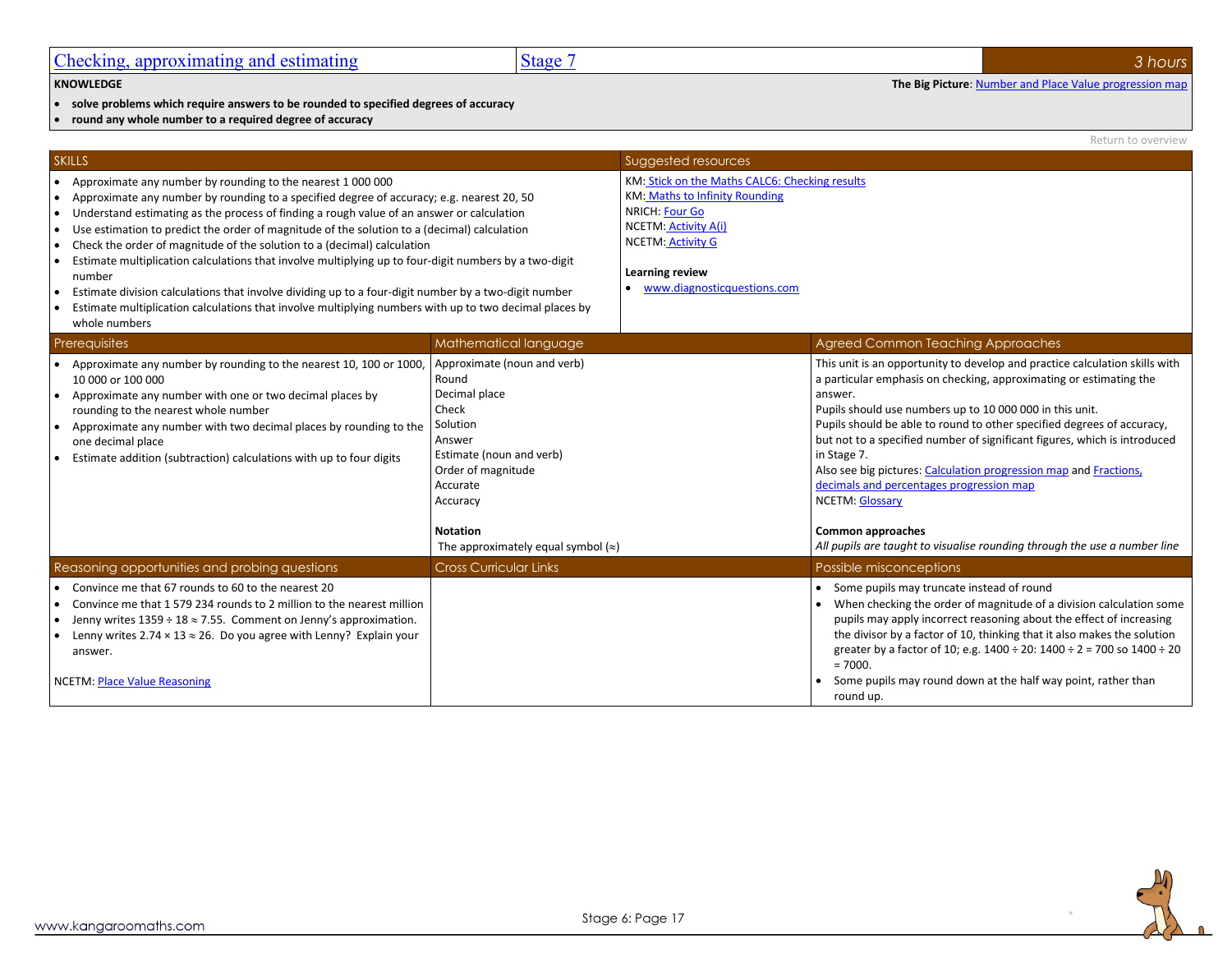<span id="page-17-0"></span>

| Mathematical movement | Stage | hours |
|-----------------------|-------|-------|
|                       |       |       |

• **describe positions on the full coordinate grid (all four quadrants)**

• **draw and translate simple shapes on the coordinate plane, and reflect them in the axes**

|                                                                                                                                                                                                                                                                                                                                                                                                                                                                                                                 |                                                                                                                                                                                                                                                                                                                |                                                                                                                                                                                                                                                                                                 | Return to overview                                                                                                                                                                                                                                                                                                                                                                                                                                                                                                                                                                                                                                                                                                                                                                                                                                                                                                                                                                                                                                                                                                                                                                                      |
|-----------------------------------------------------------------------------------------------------------------------------------------------------------------------------------------------------------------------------------------------------------------------------------------------------------------------------------------------------------------------------------------------------------------------------------------------------------------------------------------------------------------|----------------------------------------------------------------------------------------------------------------------------------------------------------------------------------------------------------------------------------------------------------------------------------------------------------------|-------------------------------------------------------------------------------------------------------------------------------------------------------------------------------------------------------------------------------------------------------------------------------------------------|---------------------------------------------------------------------------------------------------------------------------------------------------------------------------------------------------------------------------------------------------------------------------------------------------------------------------------------------------------------------------------------------------------------------------------------------------------------------------------------------------------------------------------------------------------------------------------------------------------------------------------------------------------------------------------------------------------------------------------------------------------------------------------------------------------------------------------------------------------------------------------------------------------------------------------------------------------------------------------------------------------------------------------------------------------------------------------------------------------------------------------------------------------------------------------------------------------|
| <b>SKILLS</b>                                                                                                                                                                                                                                                                                                                                                                                                                                                                                                   |                                                                                                                                                                                                                                                                                                                | Suggested resources                                                                                                                                                                                                                                                                             |                                                                                                                                                                                                                                                                                                                                                                                                                                                                                                                                                                                                                                                                                                                                                                                                                                                                                                                                                                                                                                                                                                                                                                                                         |
| • Use coordinates to describe the position of a point in all four quadrants<br>• Use coordinates to write the position of a point in all four quadrants<br>• Construct a 2-D coordinate grid (all four quadrants)<br>• Use coordinates to plot the position of a point in any of the four quadrants<br>• Use coordinates to plot a set of points to construct a polygon<br>• Solve problems involving coordinates<br>• Carry out a translation<br>Carry out a reflection using one of the axes as a mirror line |                                                                                                                                                                                                                                                                                                                | KM: Stick on the Maths ALG2: Coordinates in four quadrants<br><b>NRICH: Cops and Robbers</b><br><b>NRICH: Eight Hidden Squares</b><br>NRICH: Coordinate Tan<br><b>NRICH: Transformation Tease</b><br><b>NCETM: Activity B - Battleships</b><br>Learning review<br>• www.diagnosticquestions.com |                                                                                                                                                                                                                                                                                                                                                                                                                                                                                                                                                                                                                                                                                                                                                                                                                                                                                                                                                                                                                                                                                                                                                                                                         |
| Prerequisites                                                                                                                                                                                                                                                                                                                                                                                                                                                                                                   | Mathematical language                                                                                                                                                                                                                                                                                          |                                                                                                                                                                                                                                                                                                 | <b>Agreed Common Teaching Approaches</b>                                                                                                                                                                                                                                                                                                                                                                                                                                                                                                                                                                                                                                                                                                                                                                                                                                                                                                                                                                                                                                                                                                                                                                |
| • Use coordinates in the first quadrant<br>• Identify a translation<br>• Carry out a translation in the first quadrant<br>• Identify a reflection<br>• Carry out a reflection in the first quadrant using mirror lines parallel<br>to the axes<br>• Know the meaning of 'congruent', 'congruence', 'object', 'image'<br>Bring on the Maths <sup>+</sup> : Moving on up!<br>Properties of shapes: #2<br>Position and direction: #1                                                                               | $2-D$<br>Grid<br>Axis, axes, x-axis, y-axis<br>Origin<br>Quadrant<br>(Cartesian) coordinates<br>Point<br>Translation<br>Reflection<br>Transformation<br>Object, Image<br>Congruent, congruence<br><b>Notation</b><br>Cartesian coordinates should be separated by a comma and enclosed in<br>brackets $(x, y)$ |                                                                                                                                                                                                                                                                                                 | The main focus of this unit is to develop understanding of coordinates in<br>all four quadrants<br>Note that pupils are not yet expected to use an algebraic description of a<br>mirror line (such as $x = 3$ ).<br>The French mathematician Rene Descartes introduced Cartesian<br>coordinates in the 17 <sup>th</sup> century. It is said that he thought of the idea<br>while watching a fly moving around on his bedroom ceiling.<br>Other coordinate systems include grid references, polar coordinates and<br>spherical coordinates.<br>There are other types of mathematical movement that pupils will learn<br>about in future stages. The group name for these movements is<br>'transformations'.<br><b>NCETM: Glossary</b><br><b>Common approaches</b><br>Teachers do not use the phrase 'along the corridor and up the stairs' as it<br>can encourage a mentality of only working in the first quadrant. Later,<br>pupils will have to use coordinates in all four quadrants. A more helpful<br>way to remember the order of coordinates is 'x is a cross, wise up!'<br>Teachers use the language 'negative number', and not 'minus number',<br>to avoid future confusion with calculations. |
| Reasoning opportunities and probing questions                                                                                                                                                                                                                                                                                                                                                                                                                                                                   | <b>Cross Curricular Links</b>                                                                                                                                                                                                                                                                                  |                                                                                                                                                                                                                                                                                                 | Possible misconceptions                                                                                                                                                                                                                                                                                                                                                                                                                                                                                                                                                                                                                                                                                                                                                                                                                                                                                                                                                                                                                                                                                                                                                                                 |
| • (Given a grid with the point (-3, 4) indicated) Benny describes this<br>point as $(-3, 4)$ . Jenny describes the point as $(4, -3)$ . Who do you<br>agree with? Why?<br>• Two vertices of a rectangle are $(-1, 2)$ and $(4, -2)$ . What could the                                                                                                                                                                                                                                                            |                                                                                                                                                                                                                                                                                                                |                                                                                                                                                                                                                                                                                                 | • When describing or carrying out a translation, some pupils may count<br>the squares between the two shapes rather than the squares that<br>describe the movement between the two shapes.<br>When reflecting a triangle some students may draw a translation                                                                                                                                                                                                                                                                                                                                                                                                                                                                                                                                                                                                                                                                                                                                                                                                                                                                                                                                           |

other two vertices be? How many solutions can you find? • Convince me that (-2, 3) is in the second quadrant)

NCETM: [Geometry: Position Direction and Movement Reasoning](https://www.ncetm.org.uk/public/files/18436990/9_Progression_Map_Geometry_position_direction_and_movement_Reasoning.pdf)



• When carrying out a reflection some pupils may think that the object and image should be an equal distance from the edge of the grid,

rather than an equal distance form the mirror line. • Some pupils will confuse the order of x-coordinates and y-



**KNOWLEDGE The Big Picture**[: Position and direction progression map](http://kangaroomaths.com/free_resources/planning/KM_MathematicsProgression_GeometryPositionDirection.xlsx)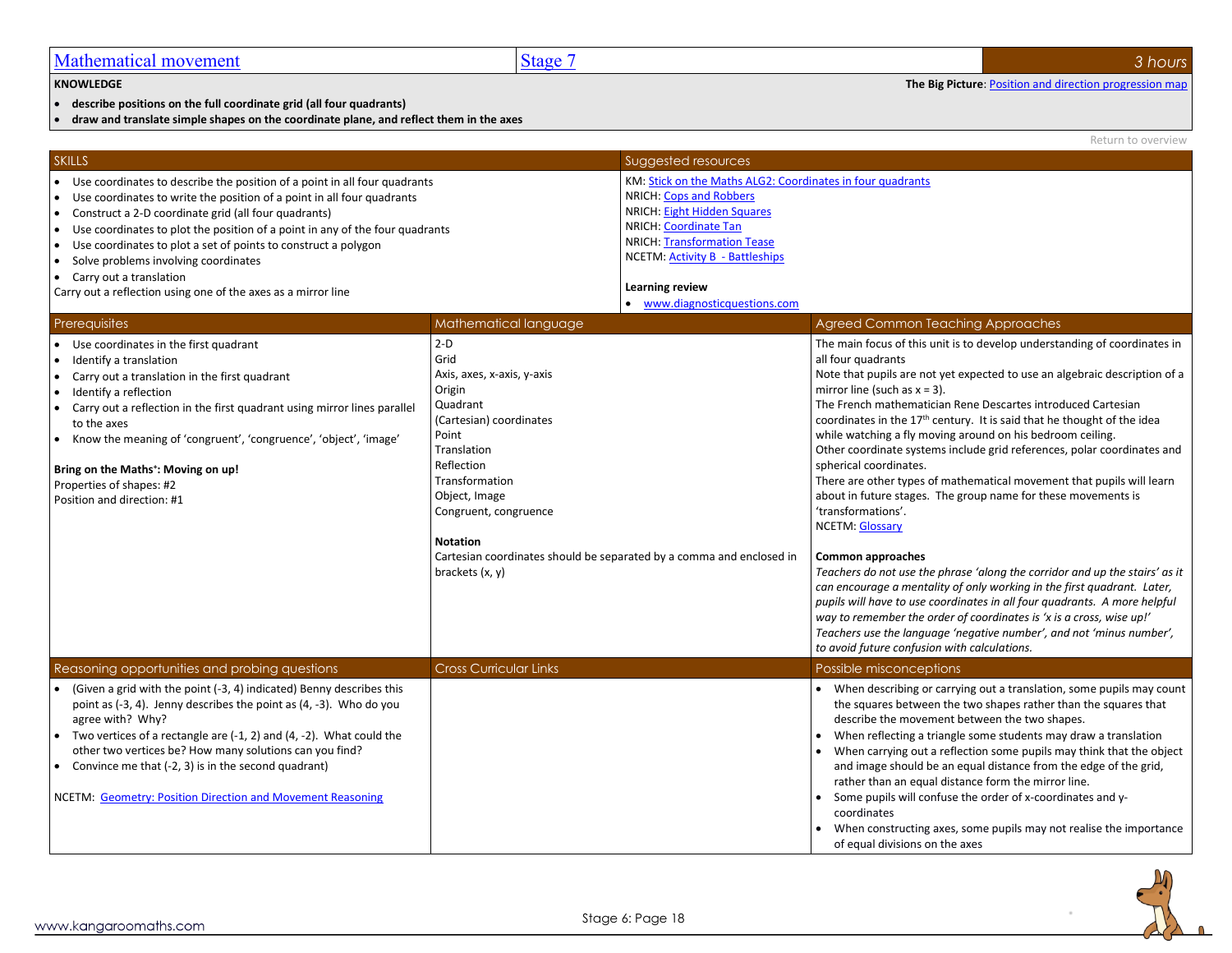• **interpret and construct pie charts and line graphs and use these to solve problems**

<span id="page-18-0"></span>**KNOWLEDGE The Big Picture**[: Statistics progression map](http://kangaroomaths.com/free_resources/planning/KM_MathematicsProgression_Statistics.xlsx)

Return to overview SKILLS SUGgested resources and the contract of the contract of the contract of the contract of the contract of the contract of the contract of the contract of the contract of the contract of the contract of the contract of • Understand that pie charts are used to show proportions • Make statements about proportions shown in a pie charts • Make statements to compare proportions in pie charts • Use additional information to make statements about frequencies in pie charts • Use a table of frequencies to work out the angle for a slice in a pie chart • Construct a pie chart by measuring angles • Identify the scale used on the axes of a graph • Read values from a line graph involving scaling • Use scaling when constructing line graphs Answer two-step questions about data in line graphs (e.g. 'How much more?') KM[: Stick on the Maths HD6: Graphs and diagrams](http://www.kangaroomaths.com/free_resources/teaching/sotm/level5/5hd6_ewb.doc) NRICH[: Match the Matches](http://nrich.maths.org/public/viewer.php?obj_id=4937) NRICH[: Graphing Number Patterns](http://nrich.maths.org/1174) NCETM:[A little bit of history \(Britain since 1945\)](https://www.ncetm.org.uk/resources/38193) **Learning review** • [www.diagnosticquestions.com](http://www.diagnosticquestions.com/) Prerequisites Mathematical language Mathematical language Agreed Common Teaching Approaches • Measure and construct angles using a protractor • Interpret and construct a simple line graph Data Scale Axis, axes Graph **Frequency** Time graph, Time series Line graph Pie chart Sector Angle Protractor Degrees Maximum, minimum In Stage 6, when constructing pie charts the total of the frequencies is always a factor of 360 More complex cases are included in later stages. William Playfair, a Scottish engineer and economist, introduced the line graph in 1786. He also introduced the pie chart in 1801. NCETM[: Glossary](https://www.ncetm.org.uk/public/files/17308038/National+Curriculum+Glossary.pdf) **Common approaches** *Pie charts are constructed by calculating the angle for each section by dividing 360 by the total frequency, and not using percentages. The angle for the first section is measured from a vertical radius. Subsequent sections are measured using the boundary line of the previous section.* Reasoning opportunities and probing questions **Cross Curricular Links** Possible misconceptions **Possible misconceptions** • Show me a pie chart representing the following information: Blue (25%), Red (over 50%), Yellow (the rest). And another. And another. • Always / Sometimes / Never: Pie charts are constructed in a clockwise direction • Always / Sometimes / Never: The larger the size of the pie chart, the greater the total frequency • Kenny says 'If two pie charts have the same section then the amount of data the section represents is the same in each pie chart.' Do you agree with Kenny? Explain your answer. NCETM[: Statistics Reasoning](https://www.ncetm.org.uk/public/files/18437062/10_Progression_Map_Statistics_Reasoning.pdf) • Some pupils may think that a line graph is appropriate for discrete data • Some pupils may think that each square on the grid used represents one unit • Some pupils may confuse the fact that the sections of the pie chart total 100% and 360°

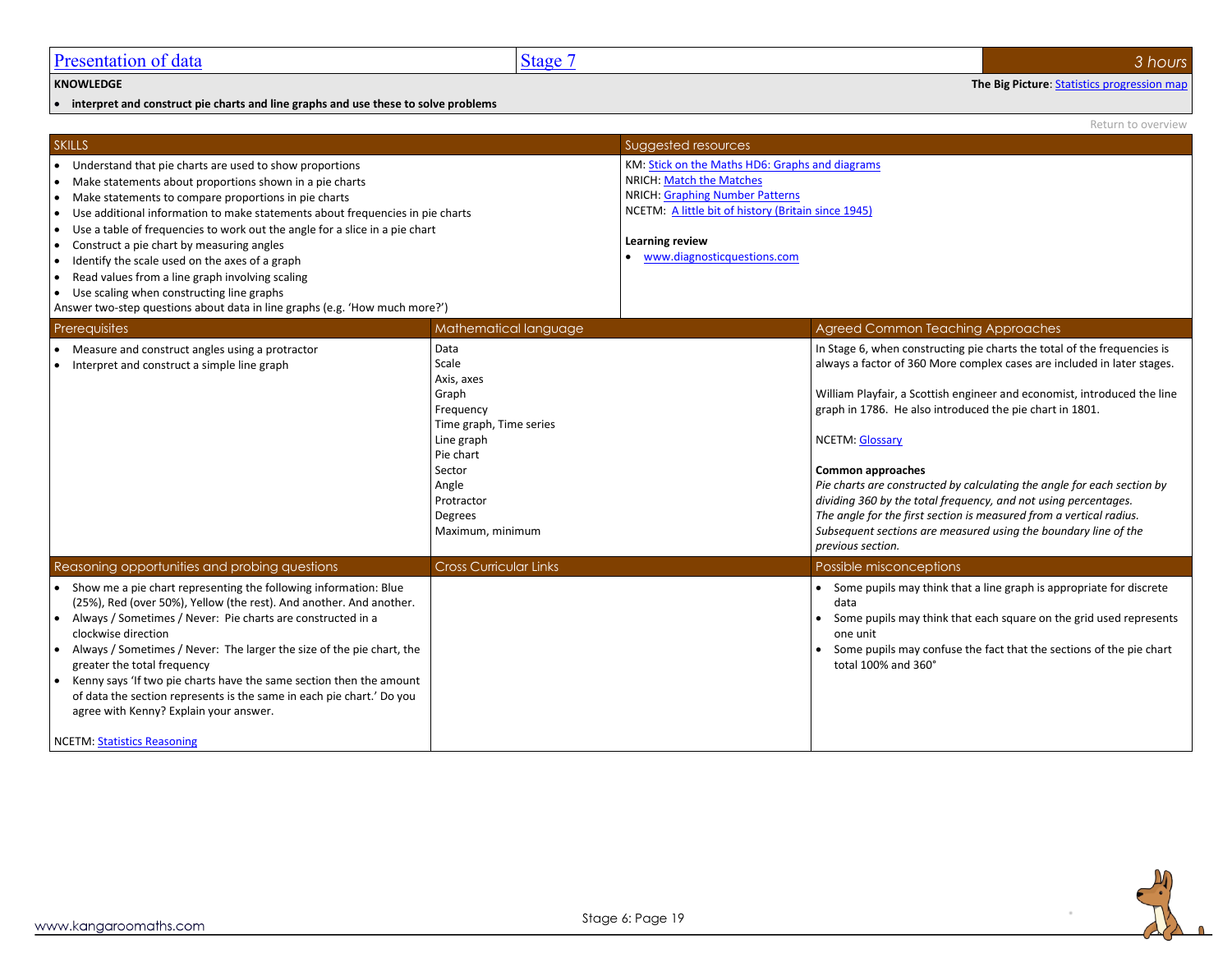#### <span id="page-19-0"></span>**KNOWLEDGE The Big Picture**[: Statistics progression map](http://kangaroomaths.com/free_resources/planning/KM_MathematicsProgression_Statistics.xlsx)

• **calculate and interpret the mean, mode, median and range as an average**

• Some pupils may not realise that the mean must lie within the range

of the data set.

|                                                                                                                                                                                                                                                                                                                                                                              |                                                                                              |                                                                                                                                                                                                                                   | Return to overview                                                                                                                                                                                                                                                                                                                                                                                                                                                                                     |
|------------------------------------------------------------------------------------------------------------------------------------------------------------------------------------------------------------------------------------------------------------------------------------------------------------------------------------------------------------------------------|----------------------------------------------------------------------------------------------|-----------------------------------------------------------------------------------------------------------------------------------------------------------------------------------------------------------------------------------|--------------------------------------------------------------------------------------------------------------------------------------------------------------------------------------------------------------------------------------------------------------------------------------------------------------------------------------------------------------------------------------------------------------------------------------------------------------------------------------------------------|
| <b>SKILLS</b>                                                                                                                                                                                                                                                                                                                                                                |                                                                                              | Suggested resources                                                                                                                                                                                                               |                                                                                                                                                                                                                                                                                                                                                                                                                                                                                                        |
| • Understand the meaning of 'average' as a typicality (or location)<br>• Understand the mean as a measure of typicality (or location)<br>• Interpret the mean as a way of levelling the data<br>Calculate the mean of a set of data<br>$\bullet$<br>Choose an appropriate approximation when required<br>$\bullet$<br>Use the mean to find a missing number in a set of data |                                                                                              | KM: Maths to Infinity: Averages, Charts and Tables<br>NRICH: Birdwatch<br>NRICH: Probably<br>NRICH: Same or Different?<br>NCETM: A little bit of history (Britain since 1945)<br>Learning review<br>• www.diagnosticquestions.com |                                                                                                                                                                                                                                                                                                                                                                                                                                                                                                        |
| Prerequisites                                                                                                                                                                                                                                                                                                                                                                | Mathematical language                                                                        |                                                                                                                                                                                                                                   | <b>Agreed Common Teaching Approaches</b>                                                                                                                                                                                                                                                                                                                                                                                                                                                               |
| Approximate a number by rounding to a given number of decimal<br>places                                                                                                                                                                                                                                                                                                      | Average<br>Mean<br>Measure<br>Data<br>Statistic<br><b>Statistics</b><br>Approximate<br>Round |                                                                                                                                                                                                                                   | The word 'average' is often used synonymously with the mean, but it is<br>only one type of average. In fact, there are several different types of<br>mean (the one in this unit properly being named as the 'arithmetic<br>mean'). Other types of average, including the mode and the median, are<br>introduced in later stages.<br><b>NCETM: Glossary</b><br><b>Common approaches</b><br>Always use brackets when writing out the calculation for a mean, e.g. (2 +<br>$3 + 4 + 5$ + 4 = 14 ÷ 4 = 3.5 |
| Reasoning opportunities and probing questions                                                                                                                                                                                                                                                                                                                                | <b>Cross Curricular Links</b>                                                                |                                                                                                                                                                                                                                   | <b>Possible misconceptions</b>                                                                                                                                                                                                                                                                                                                                                                                                                                                                         |
| Always / Sometimes / Never: The mean is a whole number.<br>∣.<br>Kenny is working out the mean of 2, 3, 4 and 5. He calculates $2 + 3 + 4$<br>$\bullet$<br>$+5 \div 4 = 10.25$ . Do you agree with Kenny? Explain your answer.<br>The average number of children per family (Married Couples, 2012) is<br>1.8. Convince me that this statement makes sense.                  |                                                                                              |                                                                                                                                                                                                                                   | If using a calculator some pupils may not use the $=$ ' symbol (or<br>$\bullet$<br>brackets) correctly; e.g. working out the mean of 2, 3, 4 and 5 as $2 + 3$<br>$+4+5 \div 4 = 10.25$ .<br>Some pupils may think the average is always the middle number<br>Some pupils may think that the mean must be a whole number                                                                                                                                                                                |



NCETM[: Statistics Reasoning](https://www.ncetm.org.uk/public/files/18437062/10_Progression_Map_Statistics_Reasoning.pdf)